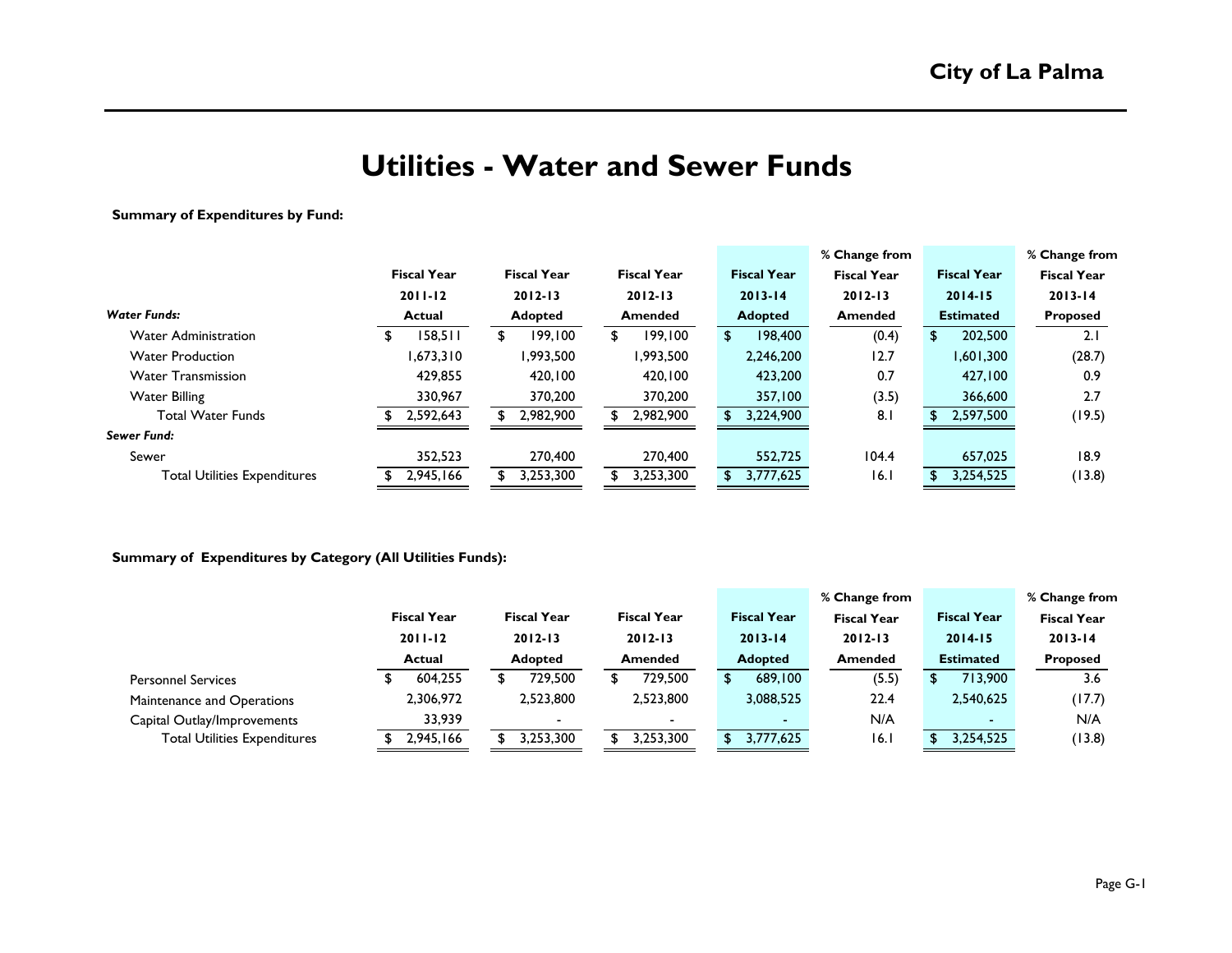#### **% Change from % Change from Fiscal Year Fiscal Year Fiscal Year Fiscal Year Fiscal Year Fiscal Year Fiscal Year 2011-12 2012-13 2012-13 2013-14 2012-13 2014-15 2013-14 Actual Adopted Amended Adopted Amended Estimated Proposed** \$ 93,929 \$ 135,600 \$ 135,600 \$ 85,000 (37.3) \$ 89,000 4.7 64,582 63,500 63,500 113,400 78.6 113,500 0.1 - - - - N/A - N/A **Total** \$ 158,511 \$ 199,100 \$ 199,100 \$ 198,400 (0.4) \$ 202,500 2.1 Capital Outlay/Improvements Maintenance and Operations Personnel Services

### **DEPARTMENT:** Utilities **No. 28. 2018 12:30 12:30 12:30 12:30 12:30 12:30 12:30 12:37 12:37 12:37 12:37 12:37 12:37 12:37 12:37 12:37 12:37 12:37 12:37 12:37 12:37 12:37 12:37 12:37 12:37 12:37 12:37 12:37 12:37 12:37 12:3**

#### **Water Administration PROGRAM:**

#### PROGRAM DESCRIPTION:

This program has the administrative charge for overseeing the City's water accounts. The program is responsible for reporting, as required, to State and County agencies, tabulating test results, answering questions and responding to citizen complaints and coordinating the operations of the Water Division.

#### PROGRAM EXPLANATION:

|           |                                    | 0.80 |
|-----------|------------------------------------|------|
|           | <b>Engineering Technician</b>      | 0.30 |
|           | <b>Administrative Secretary</b>    | 0.30 |
| Code 501: | <b>Community Services Director</b> | 0.20 |

Code 505: Represents the salary savings anticipated during the year due to vacancies in the workforce. Estimated at three percent (3%).

Code 530: Overtime for evening and weekend call-outs, plus work on leaks and other repairs needed during off hours.

Code 550: Funds budgeted in this code include this program's pro rata share of Employee Benefits costs.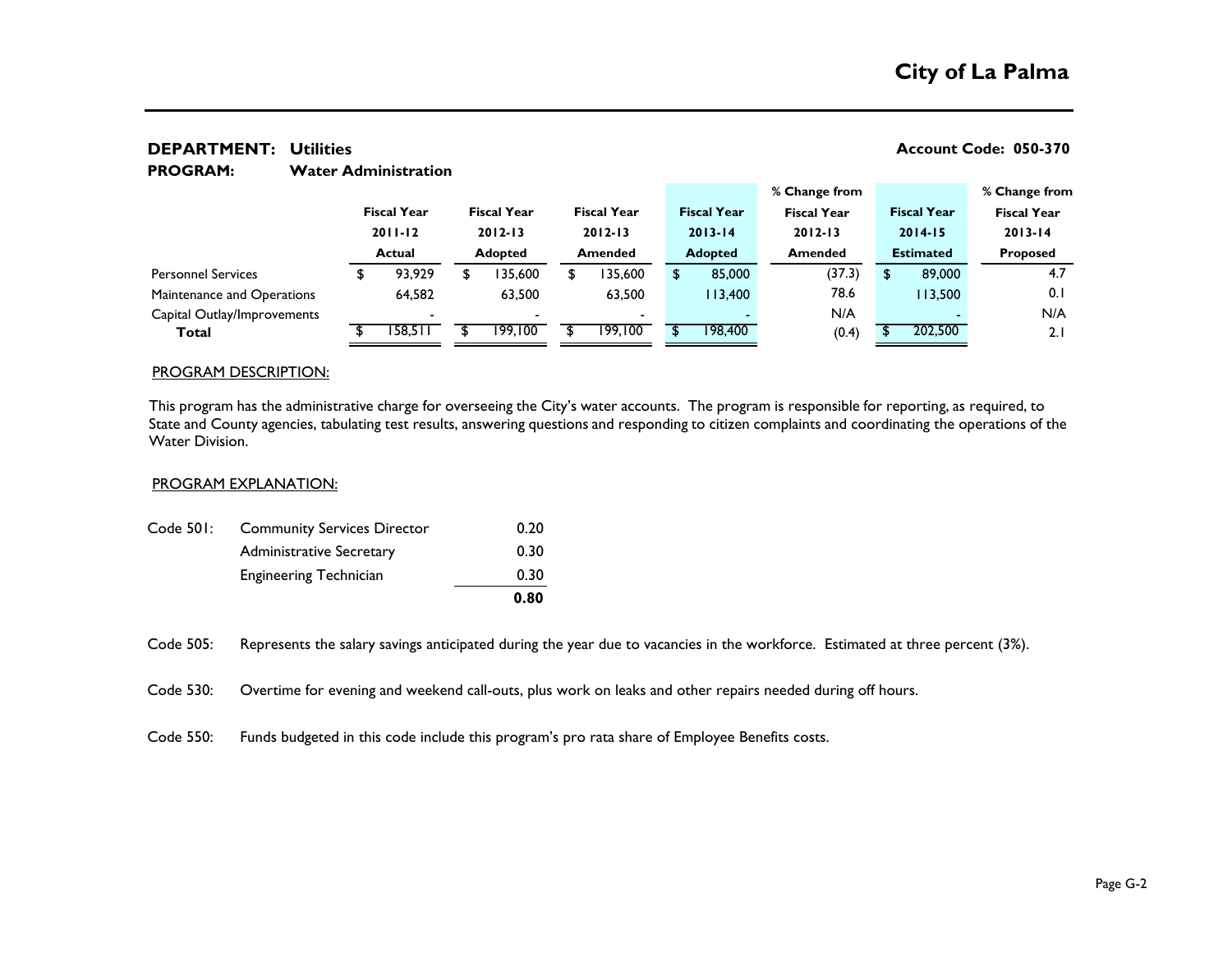## **DEPARTMENT:** Utilities **No. 28. 2018 12:30 12:30 12:30 12:30 12:30 12:30 12:30 12:37 12:37 12:37 12:37 12:37 12:37 12:37 12:37 12:37 12:37 12:37 12:37 12:37 12:37 12:37 12:37 12:37 12:37 12:37 12:37 12:37 12:37 12:37 12:3**

#### **Water Administration PROGRAM:**

- Code 600: Miscellaneous Contract Services Funds budgeted in this code include contract services for the following:
- Code 620: Water Works Association Workshop - Water Supervisor American Water Works Conference - Director of Public Works Other water-related seminars / certification classes Funds budgeted in this code include meetings and training for the following:
- Code 622: American Water Works Association Orange County Water Association Funds budgeted in this code include publications and dues for the following:
- Code 650: Office supplies specifically related to Water Administration.
- Code 654: Printing and reproduction for laboratory services, Department of Health, and other miscellaneous reports and letters.
- Code 691: Costs for two pagers and related services.
- Code 738: Water Conservation Outreach Meetings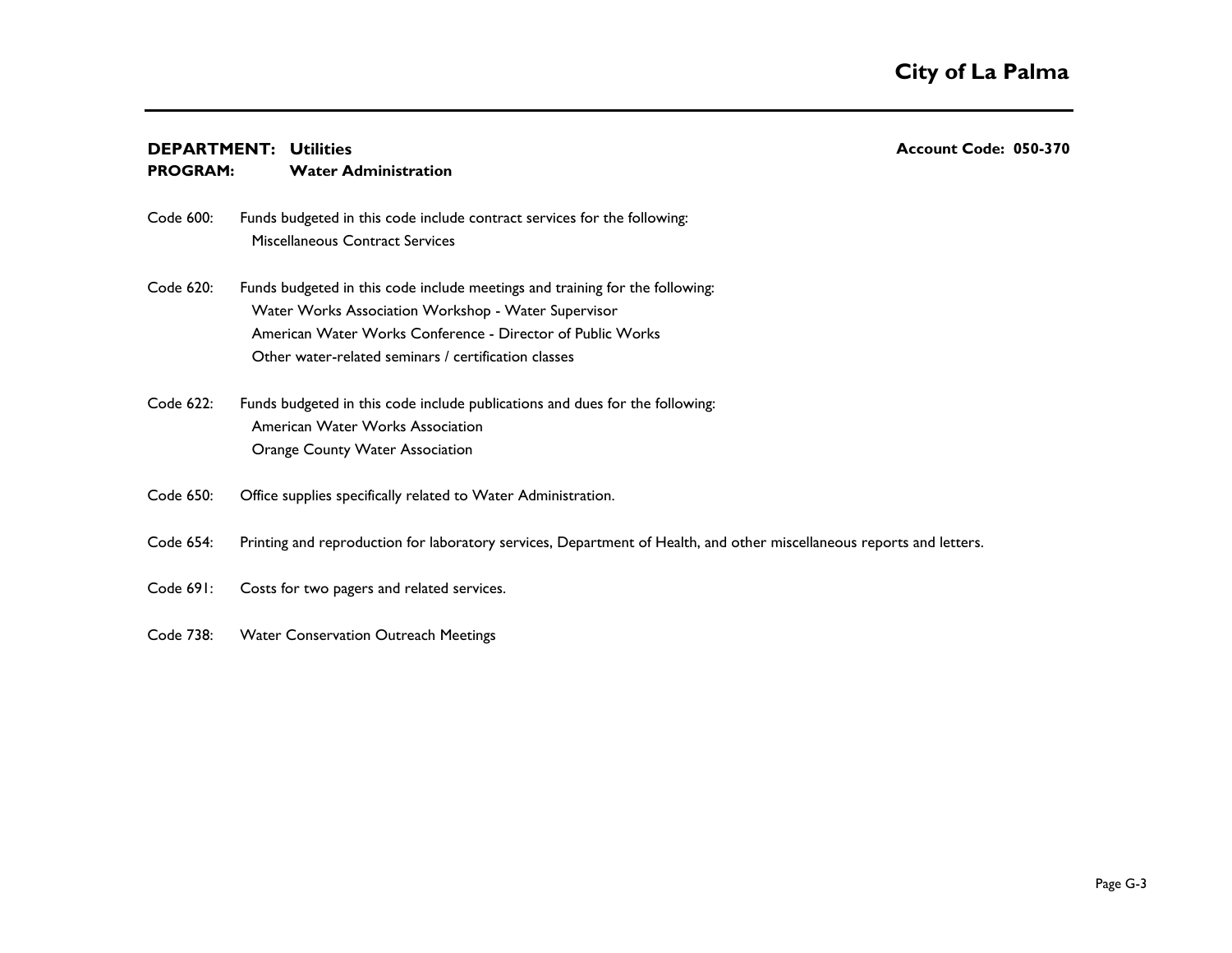| <b>DEPARTMENT:</b><br><b>PROGRAM:</b> | <b>Utilities</b><br><b>Water Administration</b>                                                                  | Account Code: 050-370 |  |
|---------------------------------------|------------------------------------------------------------------------------------------------------------------|-----------------------|--|
| Code 975:                             | Pro rata share of the Public Works departmental overhead based on 2009 Cost Allocation Study.                    |                       |  |
| Code 976:                             | Pro rata share of general administrative overhead based on 2009 Cost Allocation Study.                           |                       |  |
| Code 977:                             | Funds budgeted in this code include this program's pro rata share of Liability Insurance and Claims costs.       |                       |  |
| Code 978:                             | Funds budgeted in this code include this program's pro rata share of Building Maintenance and Replacement costs. |                       |  |
| Code 979:                             | Funds budgeted in this code include this program's pro rata share of Vehicle Maintenance costs.                  |                       |  |
| Code 980:                             | Funds budgeted in this code include this program's pro rata share of Vehicle Replacement costs.                  |                       |  |
| Code 981:                             | Funds budgeted in this code include this program's pro rata share of a Computer Maintenance costs.               |                       |  |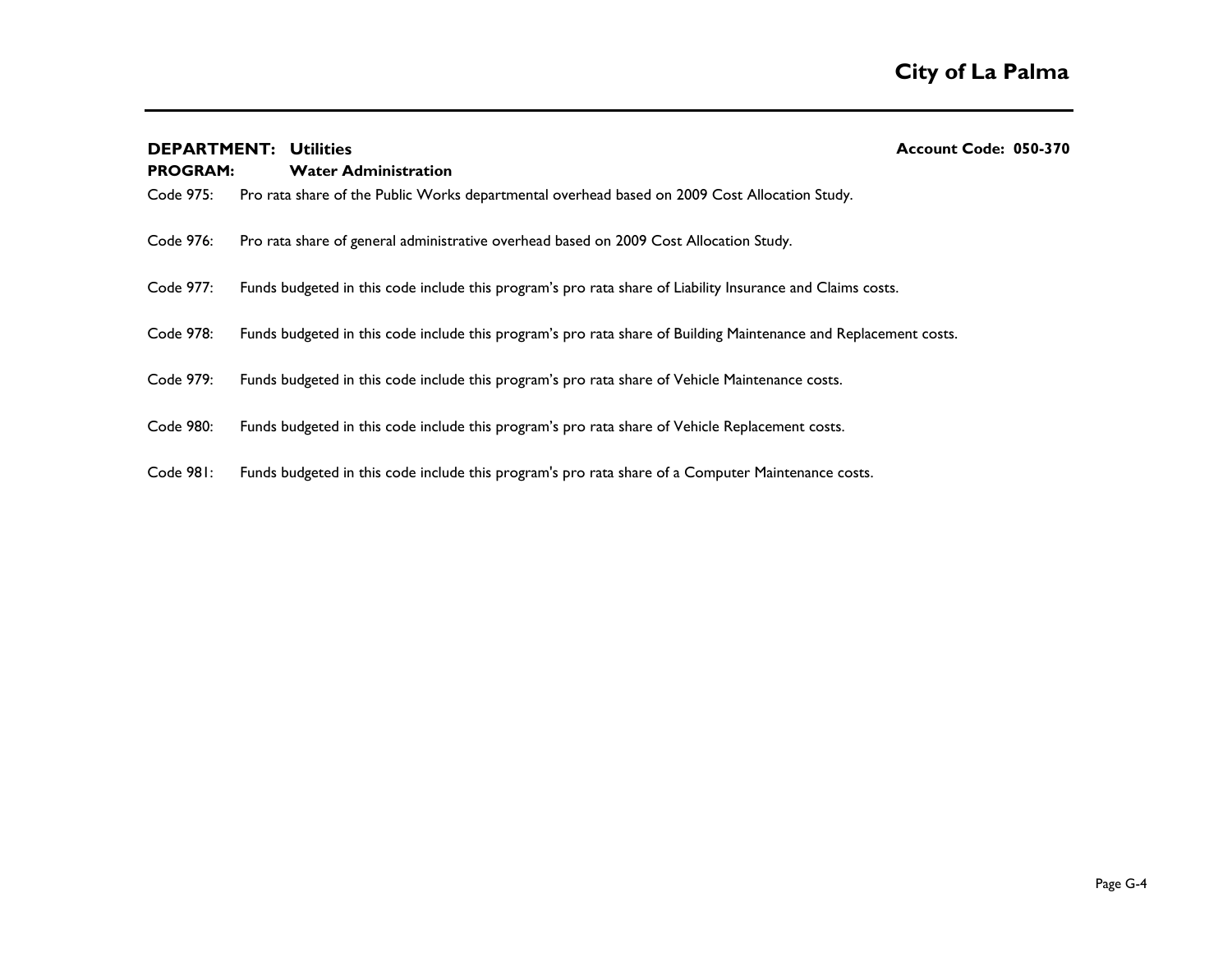**DEPARTMENT:** Utilities **No. 28. 2018 12:30 12:30 12:30 12:30 12:30 12:30 12:30 12:37 12:37 12:37 12:37 12:37 12:37 12:37 12:37 12:37 12:37 12:37 12:37 12:37 12:37 12:37 12:37 12:37 12:37 12:37 12:37 12:37 12:37 12:37 12:3 Water Administration PROGRAM:** 



THIS PAGE INTENTIONALLY LEFT BLANK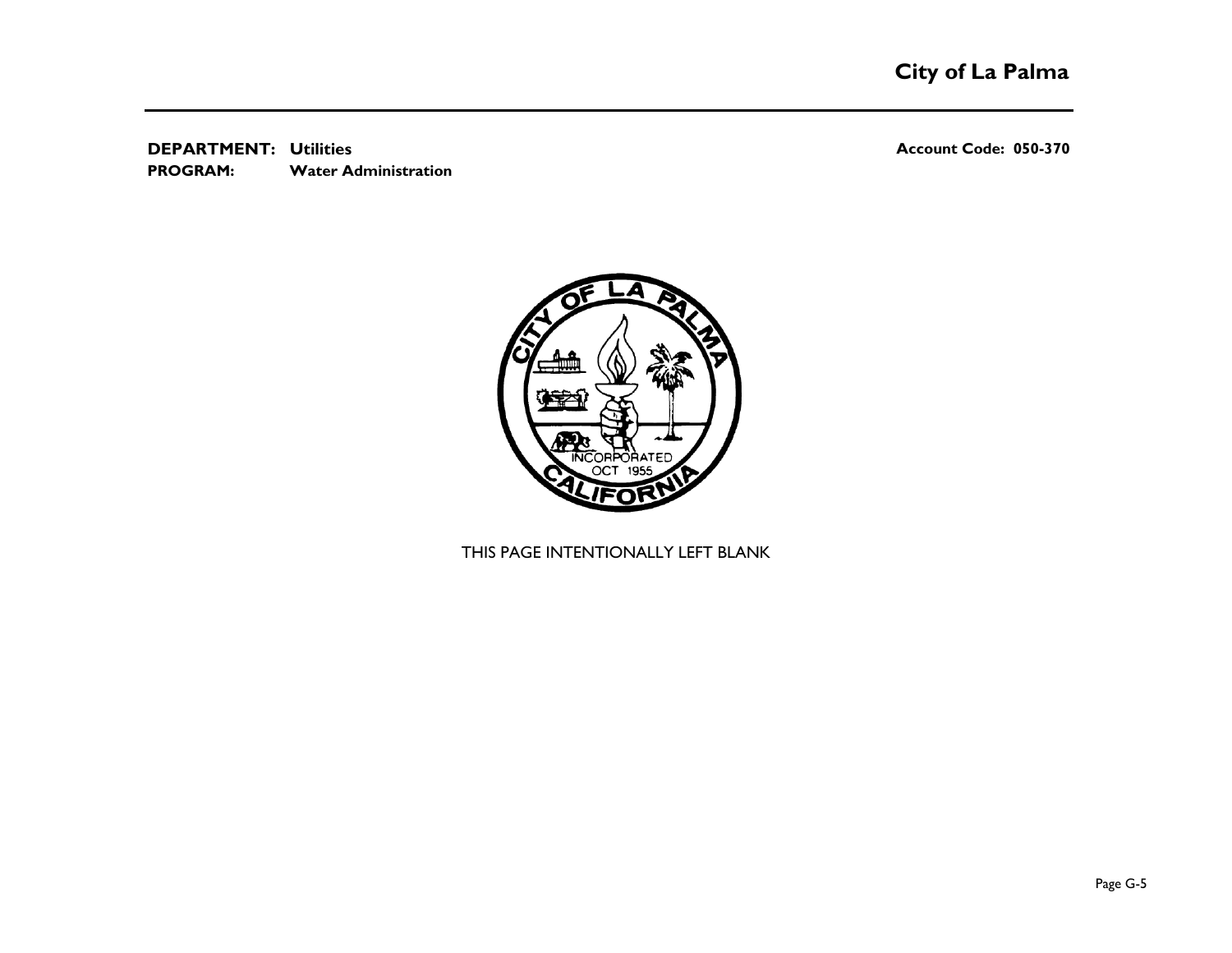**Water Administration PROGRAM:** 

|         |                                       |                    |                    |                    |                    | % Change from            |                          | % Change from      |
|---------|---------------------------------------|--------------------|--------------------|--------------------|--------------------|--------------------------|--------------------------|--------------------|
|         |                                       | <b>Fiscal Year</b> | <b>Fiscal Year</b> | <b>Fiscal Year</b> | <b>Fiscal Year</b> | <b>Fiscal Year</b>       | <b>Fiscal Year</b>       | <b>Fiscal Year</b> |
|         |                                       | $2011 - 12$        | $2012 - 13$        | $2012 - 13$        | $2013 - 14$        | $2012 - 13$              | $2014 - 15$              | $2013 - 14$        |
| Code    | <b>Description</b>                    | <b>Actual</b>      | Adopted            | <b>Amended</b>     | <b>Adopted</b>     | <b>Amended</b>           | <b>Estimated</b>         | Proposed           |
|         | <b>PERSONNEL SERVICES</b>             |                    |                    |                    |                    |                          |                          |                    |
| 501.000 | Salaries - Full-time                  | 64,252<br>\$       | \$<br>95,400       | \$<br>95,400       | 62,100<br>\$       | (34.9)                   | 63,300<br>$\mathfrak{D}$ | 1.9                |
| 505.000 | Salary Savings Credit                 |                    | (4,200)            | (4,200)            | (2,600)            | (38.1)                   | (2,700)                  | 3.8                |
| 530.000 | Overtime                              |                    |                    |                    | 500                | N/A                      | 500                      |                    |
| 550.000 | <b>Employee Benefits</b>              | 29,677             | 44,400             | 44,400             | 25,000             | (43.7)                   | 27,900                   | 11.6               |
|         | <b>TOTAL PERSONNEL</b>                |                    |                    |                    |                    |                          |                          |                    |
|         | <b>SERVICES</b>                       | 93,929             | 135,600            | 135,600            | 85,000             | (37.3)                   | 89,000                   | 4.7                |
|         | <b>MAINTENANCE AND OPERATIONS</b>     |                    |                    |                    |                    |                          |                          |                    |
| 600.000 | <b>Professional Contract Services</b> | 8,375              | 5,000              | 5,000              | 53,700             | 974.0                    | 53,700                   |                    |
| 620.000 | Meetings & Training                   | 1,331              | 6,000              | 6,000              | 6,000              | $\overline{\phantom{0}}$ | 6,000                    |                    |
| 622.000 | <b>Publications &amp; Dues</b>        | 511                | 400                | 400                | 400                |                          | 400                      |                    |
| 650.000 | <b>Office Supplies</b>                | I, I45             | 800                | 800                | 800                | $\overline{\phantom{0}}$ | 800                      |                    |
| 654.000 | Printing & Reproduction               | 1,290              | 2,000              | 2,000              | 2,000              | $\blacksquare$           | 2,000                    |                    |
| 691.000 | Communications                        | 320                | 400                | 400                | 400                |                          | 400                      |                    |
| 738.000 | <b>Community Events</b>               | 6,210              | 3,000              | 3,000              | 3,000              |                          | 3,000                    |                    |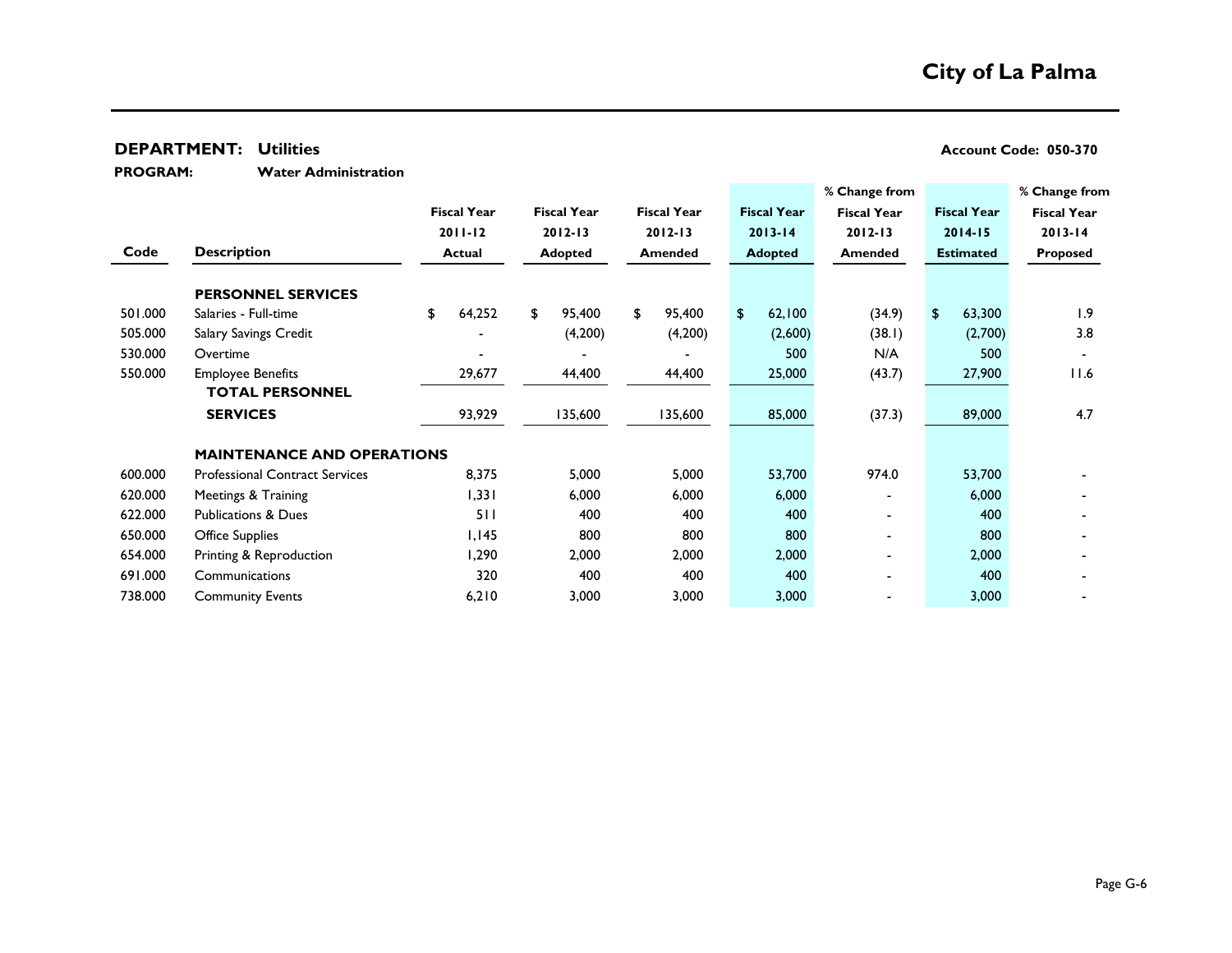**Water Administration PROGRAM:** 

|         |                                       |                    |                    |                    |                    | % Change from      |                    | % Change from      |
|---------|---------------------------------------|--------------------|--------------------|--------------------|--------------------|--------------------|--------------------|--------------------|
|         |                                       | <b>Fiscal Year</b> | <b>Fiscal Year</b> | <b>Fiscal Year</b> | <b>Fiscal Year</b> | <b>Fiscal Year</b> | <b>Fiscal Year</b> | <b>Fiscal Year</b> |
|         |                                       | $2011 - 12$        | $2012 - 13$        | $2012 - 13$        | $2013 - 14$        | $2012 - 13$        | $2014 - 15$        | $2013 - 14$        |
| Code    | <b>Description</b>                    | <b>Actual</b>      | Adopted            | <b>Amended</b>     | <b>Adopted</b>     | <b>Amended</b>     | <b>Estimated</b>   | <b>Proposed</b>    |
|         |                                       |                    |                    |                    |                    |                    |                    |                    |
| 975.000 | Departmental Overhead                 | 19,000             | 19,000             | 19,000             | 19,000             |                    | 19,000             |                    |
| 976.000 | General Overhead                      | 22,000             | 22,000             | 22,000             | 22,000             |                    | 22,000             |                    |
| 977.000 | Liability Insurance & Claims          | 1,000              | 2,100              | 2,100              | 2,900              | 38.1               | 3,000              | 3.4                |
| 978.000 | <b>Building Maintenance/Replacmnt</b> | 400,١              | 1,100              | 1,100              | 1,300              | 18.2               | .300 ا             |                    |
| 981.000 | <b>Computer Maintenance</b>           | 2,000              | ,700               | 1,700              | 1,900              | 11.8               | 1,900              |                    |
|         | <b>TOTAL MAINTENANCE</b>              |                    |                    |                    |                    |                    |                    |                    |
|         | <b>AND OPERATIONS</b>                 | 64,582             | 63,500             | 63,500             | 113,400            | 78.6               | 113,500            | 0.1                |
|         |                                       |                    |                    |                    |                    |                    |                    |                    |
|         | <b>TOTAL EXPENDITURES</b>             | 158,511            | 199,100            | 199,100<br>£.      | 198,400            | (0.4)              | 202,500            | 2.1                |
|         |                                       |                    |                    |                    |                    |                    |                    |                    |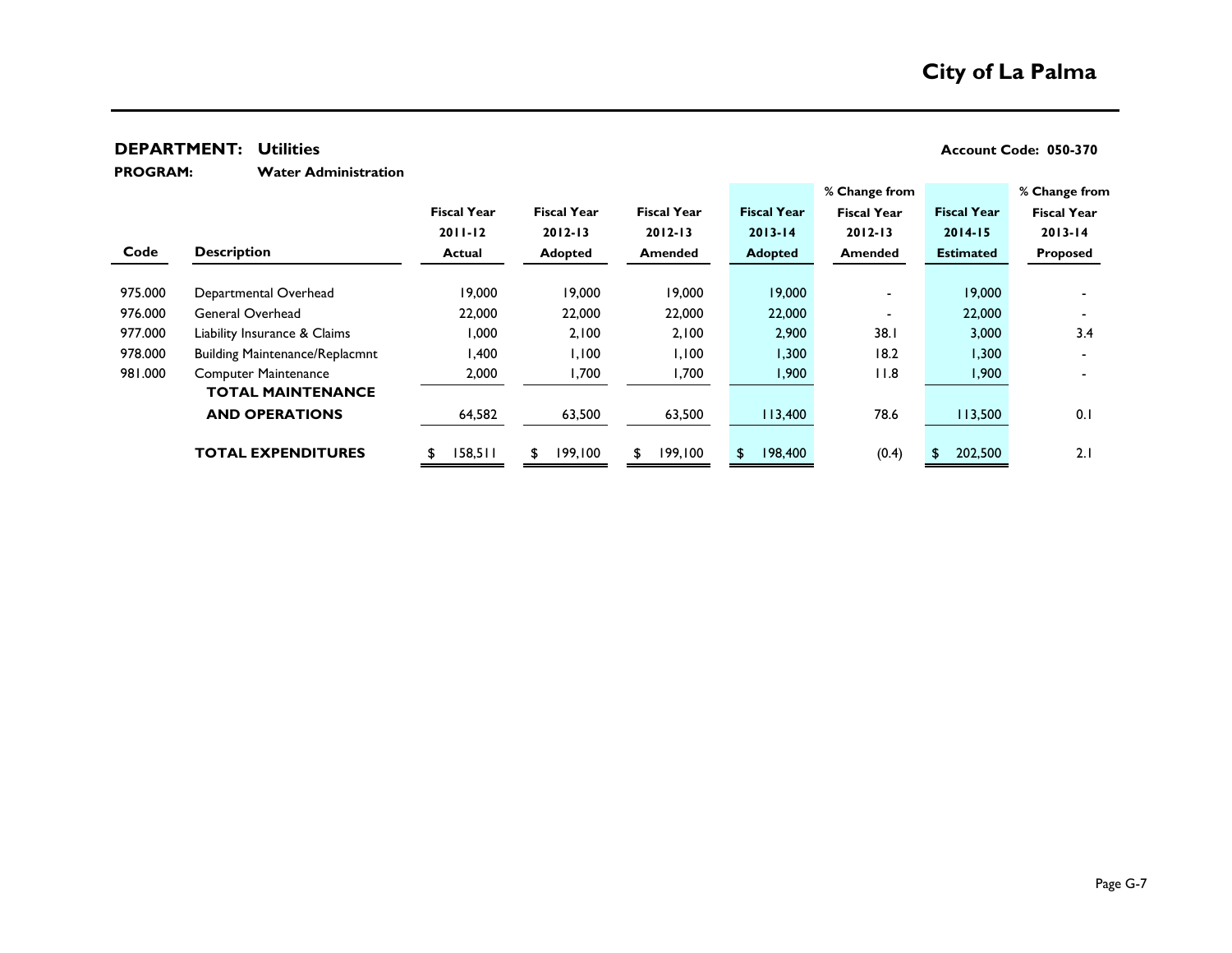#### **Water Production % Change from % Change from Fiscal Year Fiscal Year Fiscal Year Fiscal Year Fiscal Year Fiscal Year Fiscal Year 2011-12 2012-13 2012-13 2013-14 2012-13 2014-15 2013-14 Actual Adopted Amended Adopted Amended Estimated Proposed** \$ 133,094 \$ 134,600 \$ 134,600 \$ 138,700 3.0 \$ 142,500 2.7 1,511,472 1,858,900 1,858,900 2,107,500 13.4 1,458,800 (30.8) 28,744 - - - N/A - N/A **Total** \$ 1,673,310 \$ 1,993,500 \$ 1,993,500 \$ 2,246,200 12.7 \$ 1,601,300 (28.7) Capital Outlay/Improvements Maintenance and Operations **PROGRAM:**  Personnel Services

**DEPARTMENT: Account Code: 050-371 Utilities**

## PROGRAM DESCRIPTION:

This Division is responsible for supplying water to the City's water system. Thirty Six percent of the City's water system is imported from the Metropolitan Water District (MWD) and 64% is from the City's groundwater system. The City's groundwater system is produced out of the City's Walker Well and City Yard Well. The Walker Well site has a 2 million gallon water reservoir and a pump station. The City Yard Well site has a 2.5 million gallon water reservoir and a pump station.

#### PROGRAM EXPLANATION:

|           |                                  | 1.20 |
|-----------|----------------------------------|------|
|           | Water Service Worker II          | 0.90 |
| Code 501: | <b>Water Services Supervisor</b> | 0.30 |

Code 505: Represents the salary savings anticipated during the year due to vacancies in the workforce. Estimated at three percent (3%).

Code 520: Special pay for weekend and holiday duty work.

Code 530: Overtime for evening and weekend call-outs, repair of leaks and other repairs needed during off hours.

Code 550: Funds budgeted in this code include this program's pro rata share of Employee Benefits costs.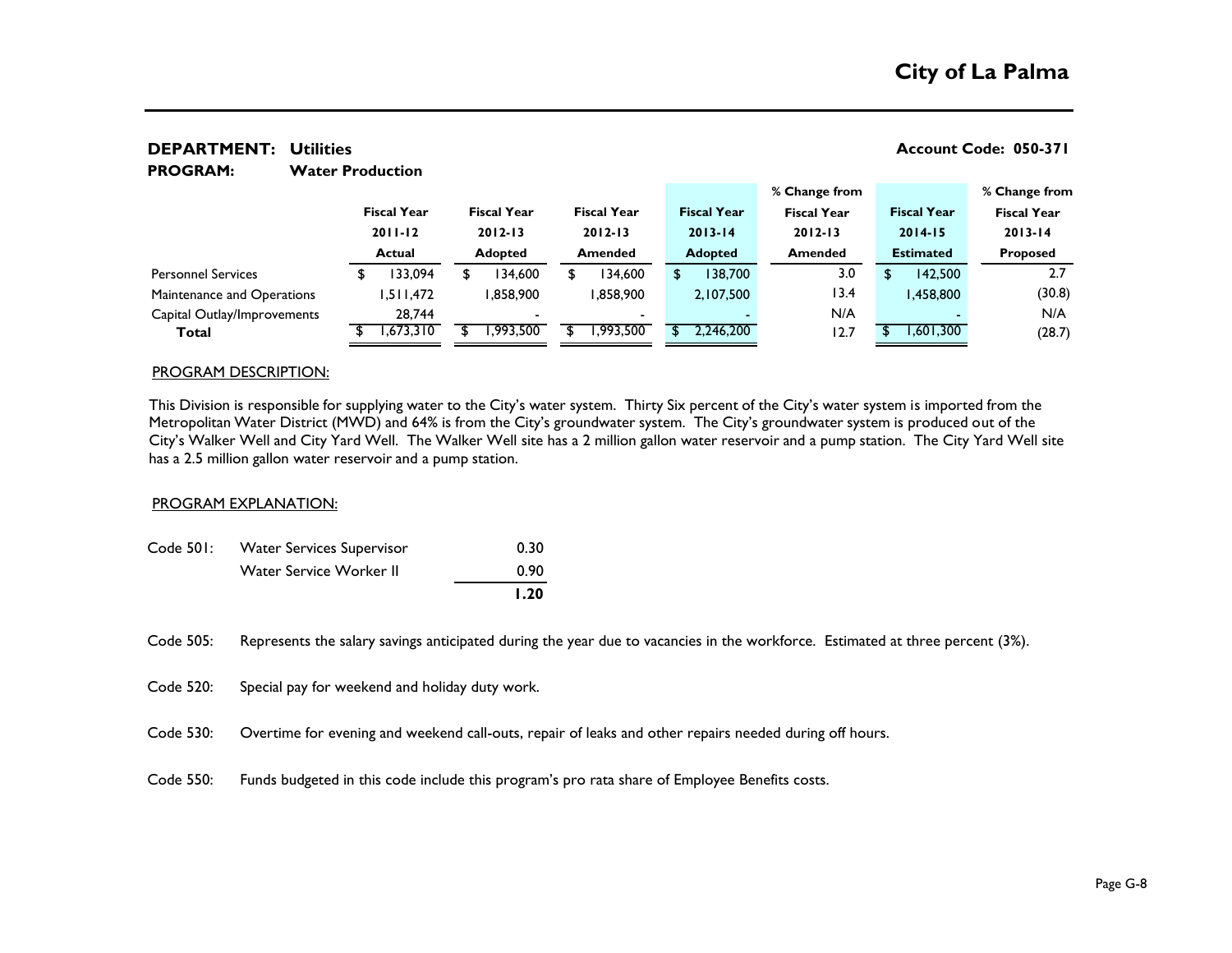#### **DEPARTMENT: Account Code: 050-371 Utilities Water Production PROGRAM:**

- Code 600: Laboratory services for water testing Backflow testing Department of Health Services testing Air Quality Management District (AQMD) testing and fees Funds budgeted in this code include contract services for the following: On-call contracting services for repair of leaks, valves, and pipes.
- Code 691: Funds budgeted in this code include this program's share of the 800 MHz radio system.
- Code 692: Fuel for Walker Well engine and Caterpillar at the pump station.
- Code 705: Materials and parts for repair of pumps and other appurtenances related to pumps.
- Code 707: Minor repair of equipment at water facilities.
- Code 710: Funds budgeted in this code include pump and well repair for anticipated repair expenses.
- Code 747: Costs paid to Orange County Water District (OCWD) for water pumped from the ground.
- Code 748: Costs for chlorination and other water treatment products.
- Code 749: Payments to the Metropolitan Water District (MWDOC) for imported water.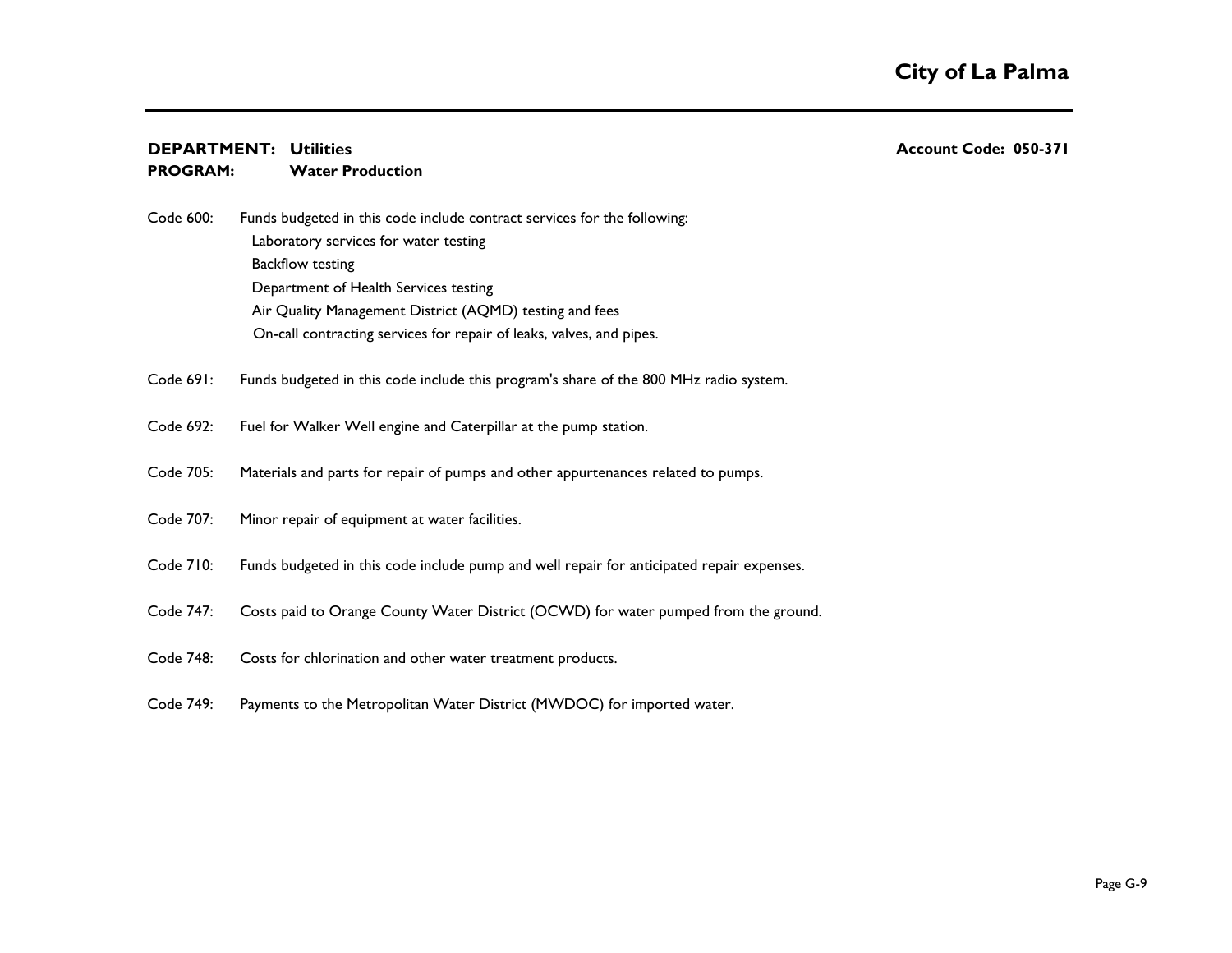#### **DEPARTMENT: Account Code: 050-371 Utilities Water Production PROGRAM:**

| Code 975: | Pro rata share of the Public Works departmental overhead based on 2009 Cost Allocation Study.                    |
|-----------|------------------------------------------------------------------------------------------------------------------|
| Code 976: | Pro rata share of general administrative overhead based on 2009 Cost Allocation Study.                           |
| Code 977: | Funds budgeted in this code include this program's pro rata share of Liability Insurance and Claims costs.       |
| Code 978: | Funds budgeted in this code include this program's pro rata share of Building Maintenance and Replacement costs. |
| Code 979: | Funds budgeted in this code include this program's pro rata share of Vehicle Maintenance costs.                  |
| Code 980: | Funds budgeted in this code include this program's pro rata share of Vehicle Replacement costs.                  |
| Code 981: | Funds budgeted in this code include this program's pro rata share of a Computer Maintenance costs.               |
| Code 984: | Reserve for future water infrastructure capital needs.                                                           |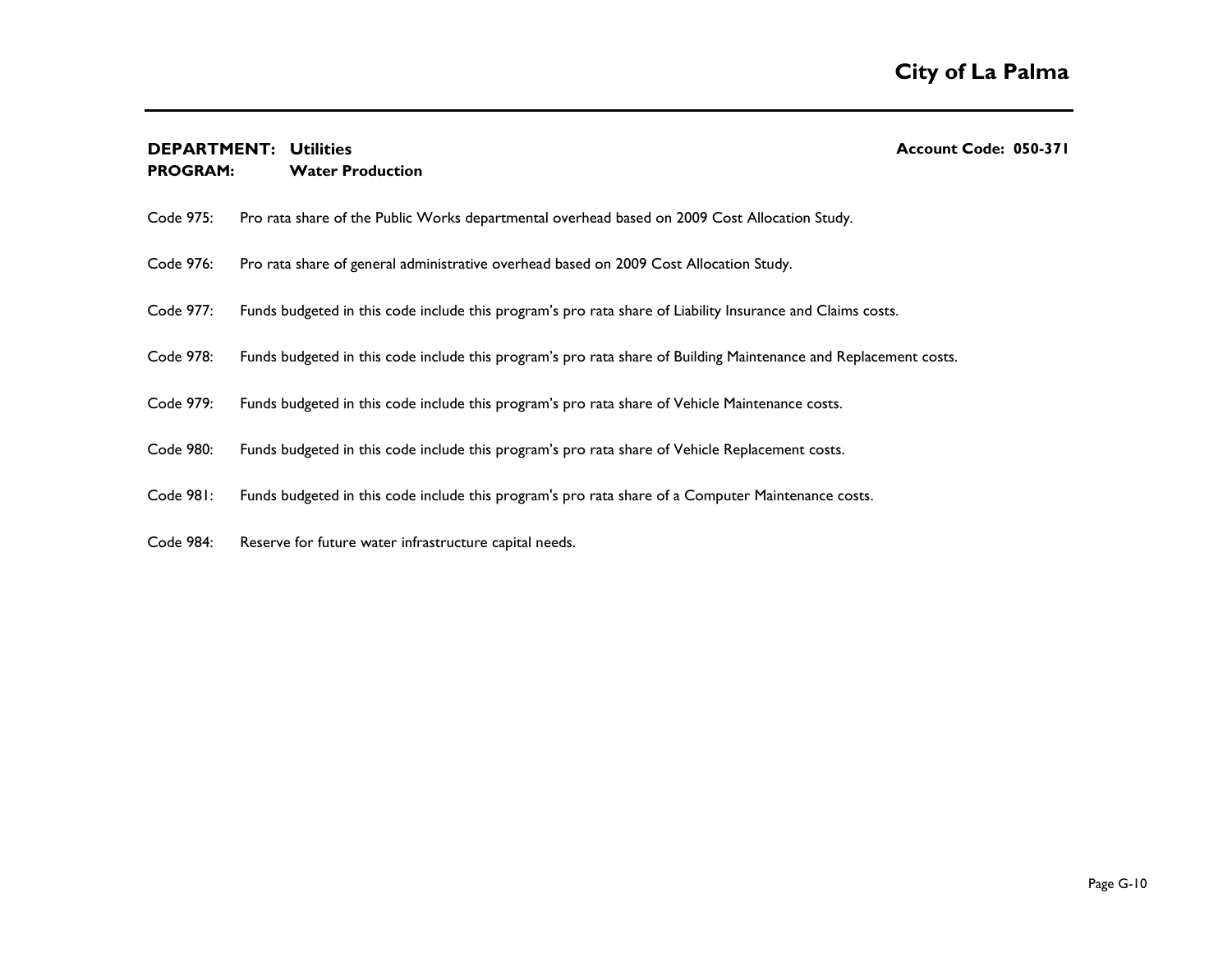**DEPARTMENT: Account Code: 050-371 Utilities Water Production PROGRAM:** 



## THIS PAGE INTENTIONALLY LEFT BLANK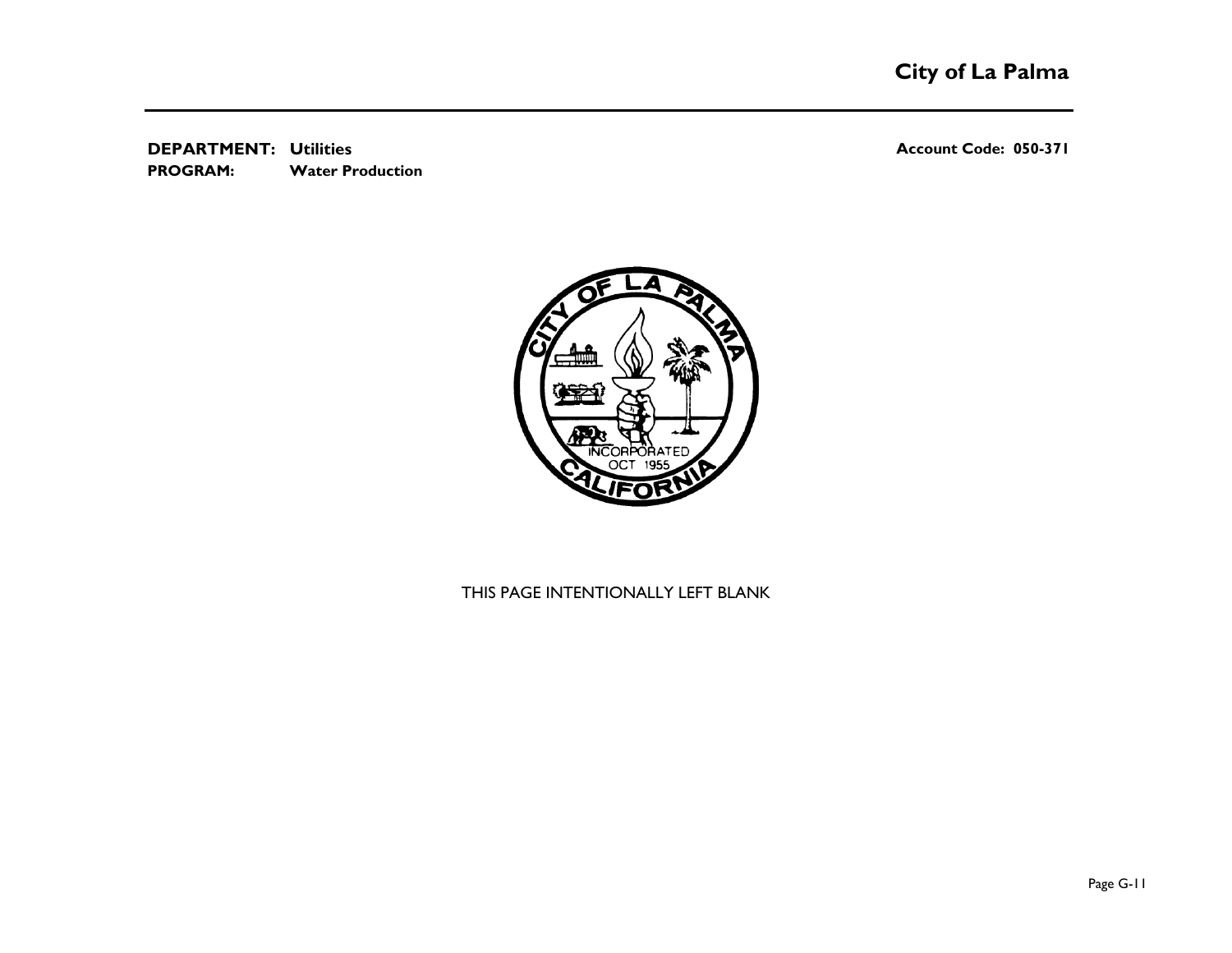**PROGRAM:** 

**Water Production**

|         |                                       |                    |                    |                    |                    | % Change from      |                    | % Change from      |
|---------|---------------------------------------|--------------------|--------------------|--------------------|--------------------|--------------------|--------------------|--------------------|
|         |                                       | <b>Fiscal Year</b> | <b>Fiscal Year</b> | <b>Fiscal Year</b> | <b>Fiscal Year</b> | <b>Fiscal Year</b> | <b>Fiscal Year</b> | <b>Fiscal Year</b> |
|         |                                       | $2011 - 12$        | $2012 - 13$        | $2012 - 13$        | $2013 - 14$        | $2012 - 13$        | $2014 - 15$        | $2013 - 14$        |
| Code    | <b>Description</b>                    | <b>Actual</b>      | <b>Adopted</b>     | Amended            | <b>Adopted</b>     | <b>Amended</b>     | <b>Estimated</b>   | <b>Proposed</b>    |
|         | <b>PERSONNEL SERVICES</b>             |                    |                    |                    |                    |                    |                    |                    |
| 501.000 | Salaries - Full-time                  | 72,808<br>\$       | 75,000<br>\$       | \$<br>75,000       | 78,800<br>\$       | 5.1                | 79,400<br>\$       | 0.8                |
| 505.000 | Salary Savings Credit                 |                    | (3,300)            | (3,300)            | (3,400)            | 3.0                | (3,500)            | 2.9                |
| 520.000 | Special Pay                           | 26,659             | 28,000             | 28,000             | 28,000             | $\blacksquare$     | 28,000             |                    |
| 530.000 | Overtime                              |                    |                    |                    | 3,100              | N/A                | 3,100              |                    |
| 550.000 | <b>Employee Benefits</b>              | 33,627             | 34,900             | 34,900             | 32,200             | (7.7)              | 35,500             | 10.2               |
|         | <b>TOTAL PERSONNEL</b>                |                    |                    |                    |                    |                    |                    |                    |
|         | <b>SERVICES</b>                       | 133,094            | 134,600            | 134,600            | 138,700            | 3.0                | 142,500            | 2.7                |
|         | <b>MAINTENANCE AND OPERATIONS</b>     |                    |                    |                    |                    |                    |                    |                    |
| 600.000 | <b>Professional Contract Services</b> | 39,083             | 47,100             | 47,100             | 47,100             |                    | 47,100             |                    |
| 691.000 | Communications                        | 1,026              | 1,000              | 1,000              | 1,000              |                    | 1,000              |                    |
| 692.000 | Gas                                   | 640                | 1,000              | 1,000              | 1,000              | $\blacksquare$     | 1,000              |                    |
| 705.000 | Maintenance & Repair Materials        | 3,228              | 15,000             | 15,000             | 15,000             | $\blacksquare$     | 15,000             |                    |
| 707.000 | Maintenance & Repair of Eqpt          | 18,610             | 12,000             | 12,000             | 12,000             |                    | 12,000             |                    |
| 710.000 | Pump & Well Repair                    | 28,652             | 20,600             | 20,600             | 20,600             | $\blacksquare$     | 20,600             |                    |
| 747.000 | <b>Water Pumping Charge</b>           | 357,124            | 475,000            | 475,000            | 475,000            | $\blacksquare$     | 400,000            | (15.8)             |
| 748.000 | Chlorination                          | 25,652             | 30,000             | 30,000             | 30,000             | $\blacksquare$     | 30,000             |                    |
| 749.000 | Water Purchase - MWD                  | 652,757            | 570,000            | 570,000            | 570,000            |                    | 645,000            | 13.2               |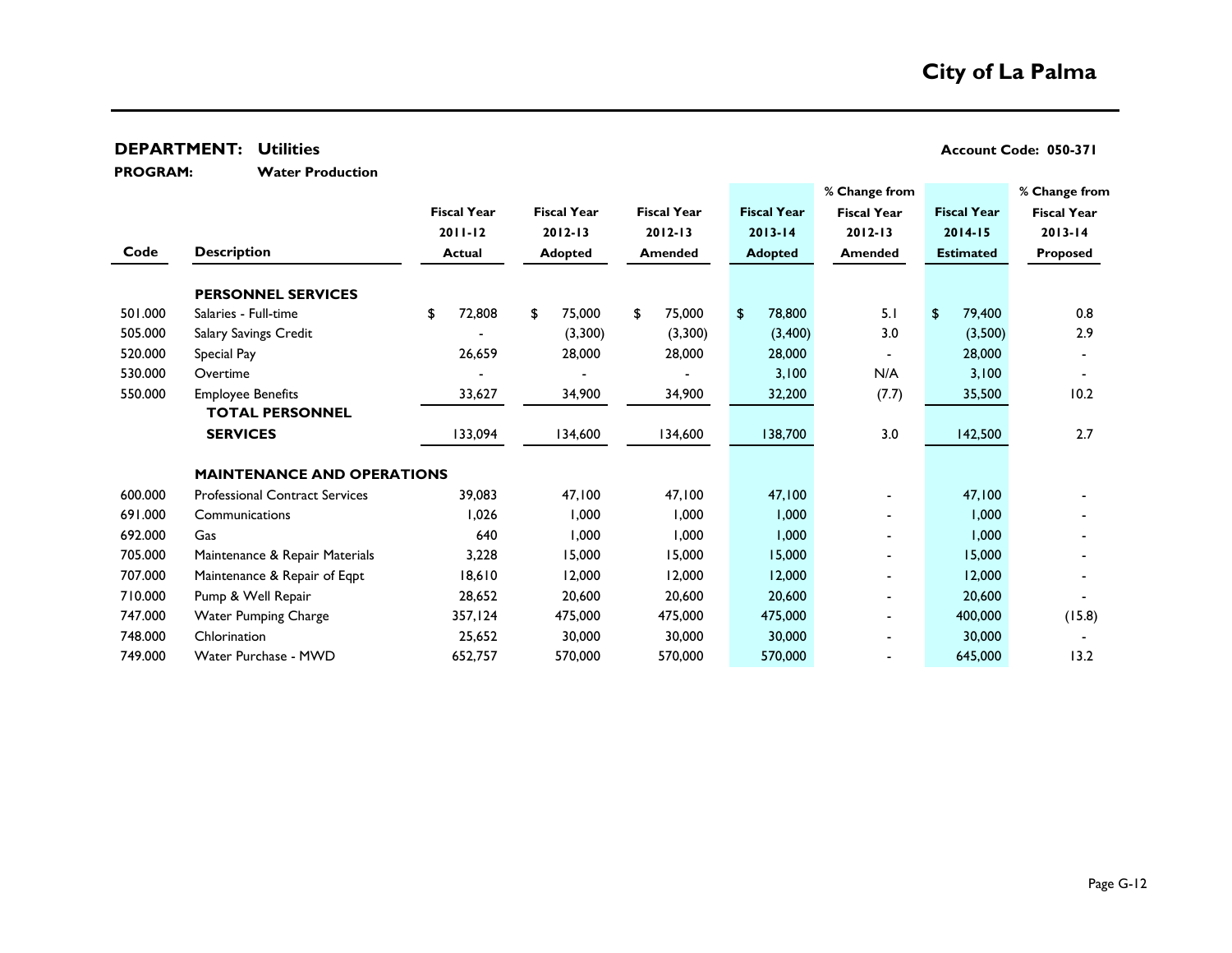**Water Production PROGRAM:** 

|         |                                       |                    |                    |                    |                    | % Change from      |                    | % Change from      |
|---------|---------------------------------------|--------------------|--------------------|--------------------|--------------------|--------------------|--------------------|--------------------|
|         |                                       | <b>Fiscal Year</b> | <b>Fiscal Year</b> | <b>Fiscal Year</b> | <b>Fiscal Year</b> | <b>Fiscal Year</b> | <b>Fiscal Year</b> | <b>Fiscal Year</b> |
|         |                                       | $2011 - 12$        | $2012 - 13$        | $2012 - 13$        | $2013 - 14$        | $2012 - 13$        | $2014 - 15$        | $2013 - 14$        |
| Code    | <b>Description</b>                    | <b>Actual</b>      | <b>Adopted</b>     | <b>Amended</b>     | <b>Adopted</b>     | <b>Amended</b>     | <b>Estimated</b>   | <b>Proposed</b>    |
|         |                                       |                    |                    |                    |                    |                    |                    |                    |
| 975.000 | Departmental Overhead                 | 24,900             | 24,900             | 24,900             | 24,900             |                    | 24,900             |                    |
| 976.000 | General Overhead                      | 63,000             | 63,000             | 63,000             | 63,000             |                    | 63,000             |                    |
| 977.000 | Liability Insurance & Claims          | 24,500             | 37,600             | 37,600             | 43,300             | 15.2               | 44,600             | 3.0                |
| 978.000 | <b>Building Maintenance/Replacmnt</b> | 19,700             | 18,900             | 18,900             | 18,400             | (2.6)              | 18,400             |                    |
| 979.000 | Vehicle Maintenance                   | 5,200              | 5,600              | 5,600              | 5,600              |                    | 5,600              |                    |
| 980.000 | Vehicle Replacement                   | 1,400              | 7,000              | 7,000              | 2,000              | (71.4)             | 2,000              |                    |
| 981.000 | <b>Computer Maintenance</b>           | 46,000             | 30,200             | 30,200             | 28,600             | (5.3)              | 28,600             |                    |
| 984.000 | Transfer out                          | 200,000            | 500,000            | 500,000            | 750,000            | 50.0               | 100,000            | (86.7)             |
|         | <b>TOTAL MAINTENANCE</b>              |                    |                    |                    |                    |                    |                    |                    |
|         | <b>AND OPERATIONS</b>                 | 1,511,472          | 1,858,900          | 858,900,           | 2,107,500          | 13.4               | 1,458,800          | (30.8)             |
|         | <b>CAPITAL OUTLAY/IMPROVEMENTS</b>    |                    |                    |                    |                    |                    |                    |                    |
| 804.000 | Machinery & Equipment                 | 28,744             |                    |                    |                    | N/A                |                    | N/A                |
|         | <b>TOTAL CAPITAL</b>                  |                    |                    |                    |                    |                    |                    |                    |
|         | <b>OUTLAY/IMPROVEMENTS</b>            | 28,744             |                    |                    |                    | N/A                |                    | N/A                |
|         | <b>TOTAL EXPENDITURES</b>             | \$1,673,310        | \$1,993,500        | \$1,993,500        | \$2,246,200        | 12.7               | \$1,601,300        | (28.7)             |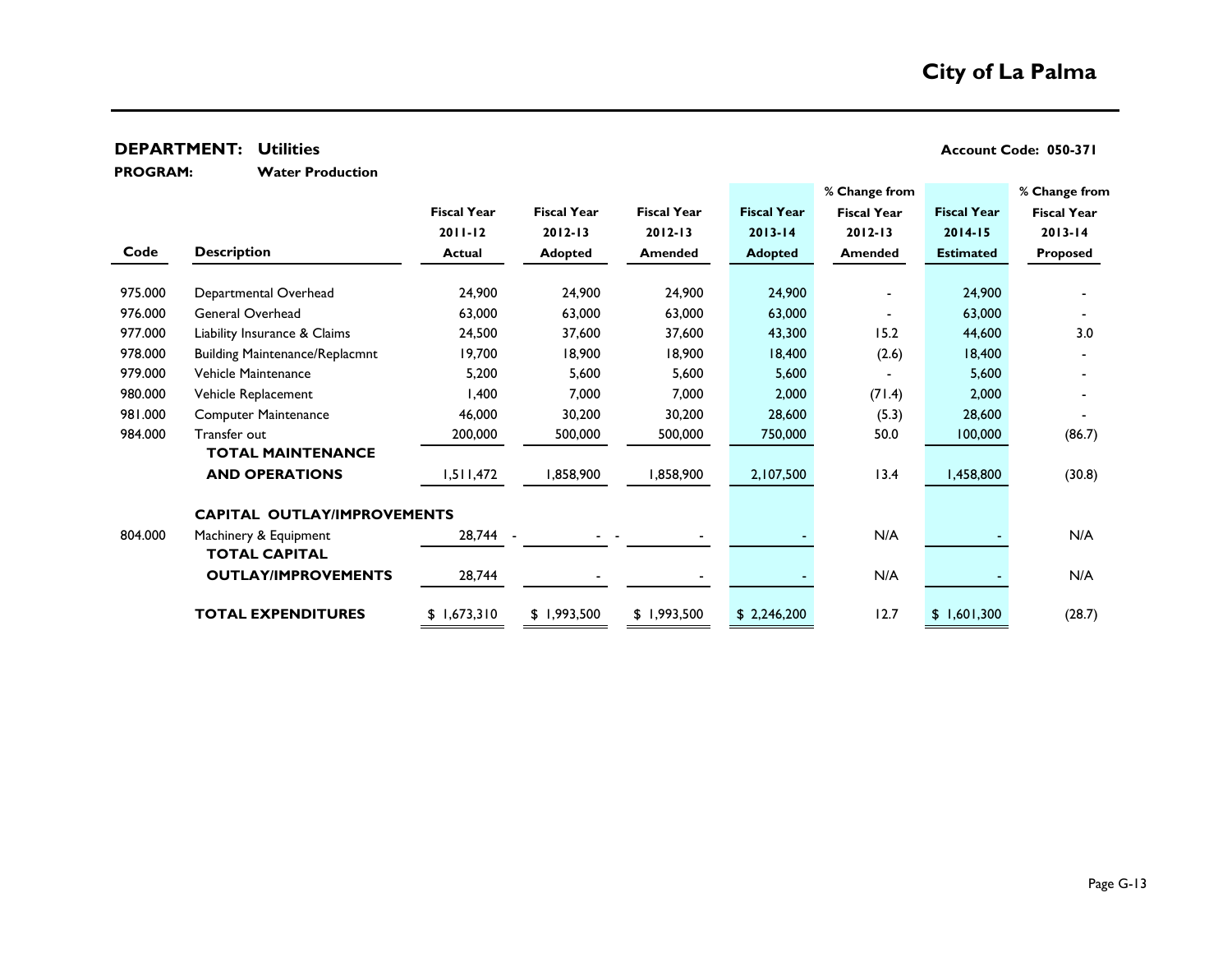#### **% Change from % Change from Fiscal Year Fiscal Year Fiscal Year Fiscal Year Fiscal Year Fiscal Year Fiscal Year 2011-12 2012-13 2012-13 2013-14 2012-13 2014-15 2013-14 Actual Adopted Amended Adopted Amended Estimated Proposed** \$ 112,978 \$ 107,100 \$ 107,100 \$ 113,000 5.5 \$ 116,600 3.2 311,682 313,000 313,000 310,200 (0.9) 310,500 0.1 5,195 - - - N/A - N/A **Total** \$ 429,855 \$ 420,100 \$ 420,100 \$ 423,200 0.7 \$ 427,100 0.9 Capital Outlay/Improvements Maintenance and Operations Personnel Services

#### **DEPARTMENT: Account Code: 050-372 Utilities Water Transmission PROGRAM:**

#### PROGRAM DESCRIPTION:

This program accounts for the maintenance and repair of the water system, which carries water from the source to the distribution point. The main lines in the streets are a part of the transmission system. This portion of the system is in adequate condition, and no major repairs are foreseen in the near future. The work performed under this program is for the maintenance and repair of the water mains, gate valves, and booster pump system at the City Yard. The City maintains 38.4 miles of pipelines and 500 fire hydrants.

#### PROGRAM EXPLANATION:

| Code 501: | <b>Water Services Supervisor</b> | 0.30 |
|-----------|----------------------------------|------|
|           | Water Service Worker II          | 0.90 |
|           |                                  | 1.20 |

Code 505: Represents the salary savings anticipated during the year due to vacancies in the workforce. Estimated at three percent (3%).

Code 530: Overtime for evening and weekend call-outs, repair of leaks and other repairs needed during off hours.

Code 550: Funds budgeted in this code include this program's pro rata share of Employee Benefits costs.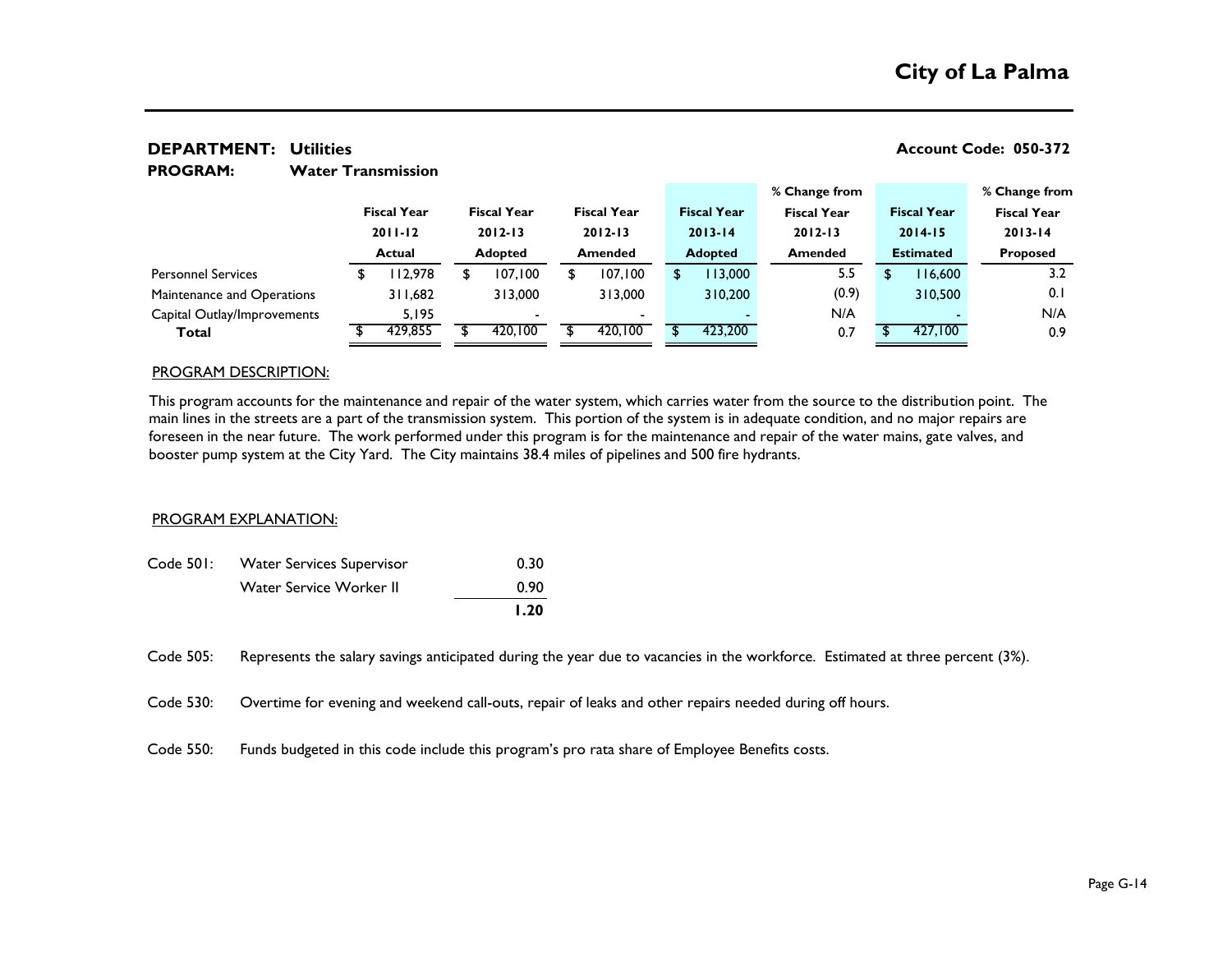### **DEPARTMENT: Account Code: 050-372 Utilities**

#### **Water Transmission PROGRAM:**

- Code 600: Miscellaneous consulting services as needed Funds budgeted in this code include professional service contracts for the following:
- Code 622: Funds budgeted in this code include membership dues for the following: American Water Works Association Orange County Water Association
- Code 691: Funds budgeted in this code include the following communications costs.
- Code 692: Fuel for caterpillar operation at the City Yard Well.
- Code 693: Electrical energy to operate the booster pumps at the Walker Well and City Yard reservoirs.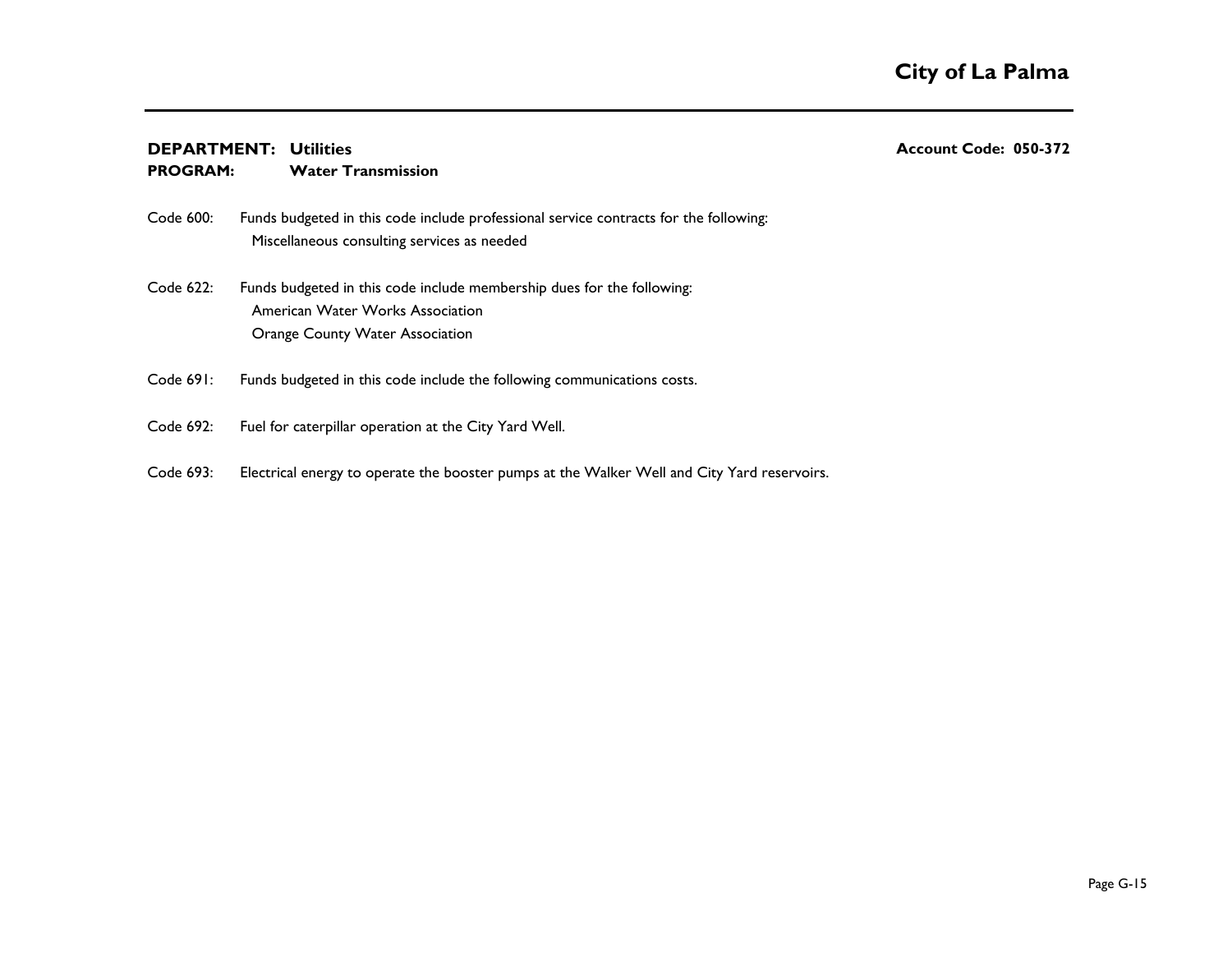#### **DEPARTMENT: Account Code: 050-372 Utilities Water Transmission PROGRAM:**

Code 705: Funds budgeted in this code include maintenance and repair equipment for the following:

Pipe fittings Angle valves Flushing signs Gallons per minute (GpM) flow meters Backflow devices Welding supplies Equipment rental Other miscellaneous repair supplies

- Code 707: Miscellaneous maintenance and repair of equipment.
- Code 711: Replacement of deteriorated fire hydrants.
- Code 725: Miscellaneous, small pieces of equipment.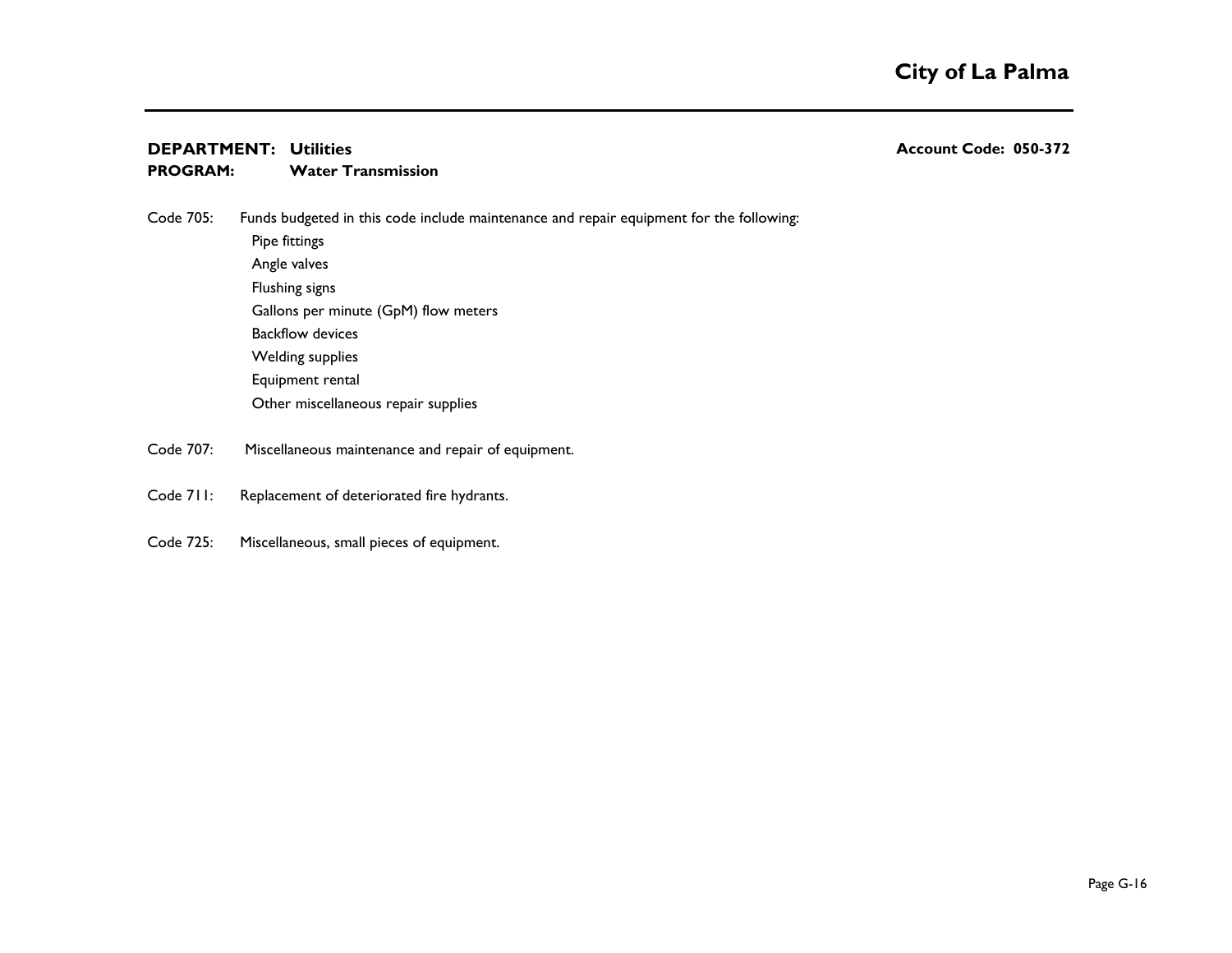| <b>PROGRAM:</b> | <b>DEPARTMENT: Utilities</b><br><b>Water Transmission</b>                                                        | Account Code: 050-372 |
|-----------------|------------------------------------------------------------------------------------------------------------------|-----------------------|
| Code 975:       | Pro rata share of the Public Works departmental overhead based on 2009 Cost Allocation Study.                    |                       |
| Code 976:       | Pro rata share of general administrative overhead based on 2009 Cost Allocation Study.                           |                       |
| Code 977:       | Funds budgeted in this code include this program's pro rata share of Liability Insurance and claim costs.        |                       |
| Code 978:       | Funds budgeted in this code include this program's pro rata share of Building Maintenance and Replacement costs. |                       |
| Code 979:       | Funds budgeted in this code include this program's pro rata share of Vehicle Maintenance costs.                  |                       |
| Code 980:       | Funds budgeted in this code include this program's pro rata share of Vehicle Replacement costs.                  |                       |
| Code 981:       | Funds budgeted in this code include this program's pro rata share of Computer Maintenance costs.                 |                       |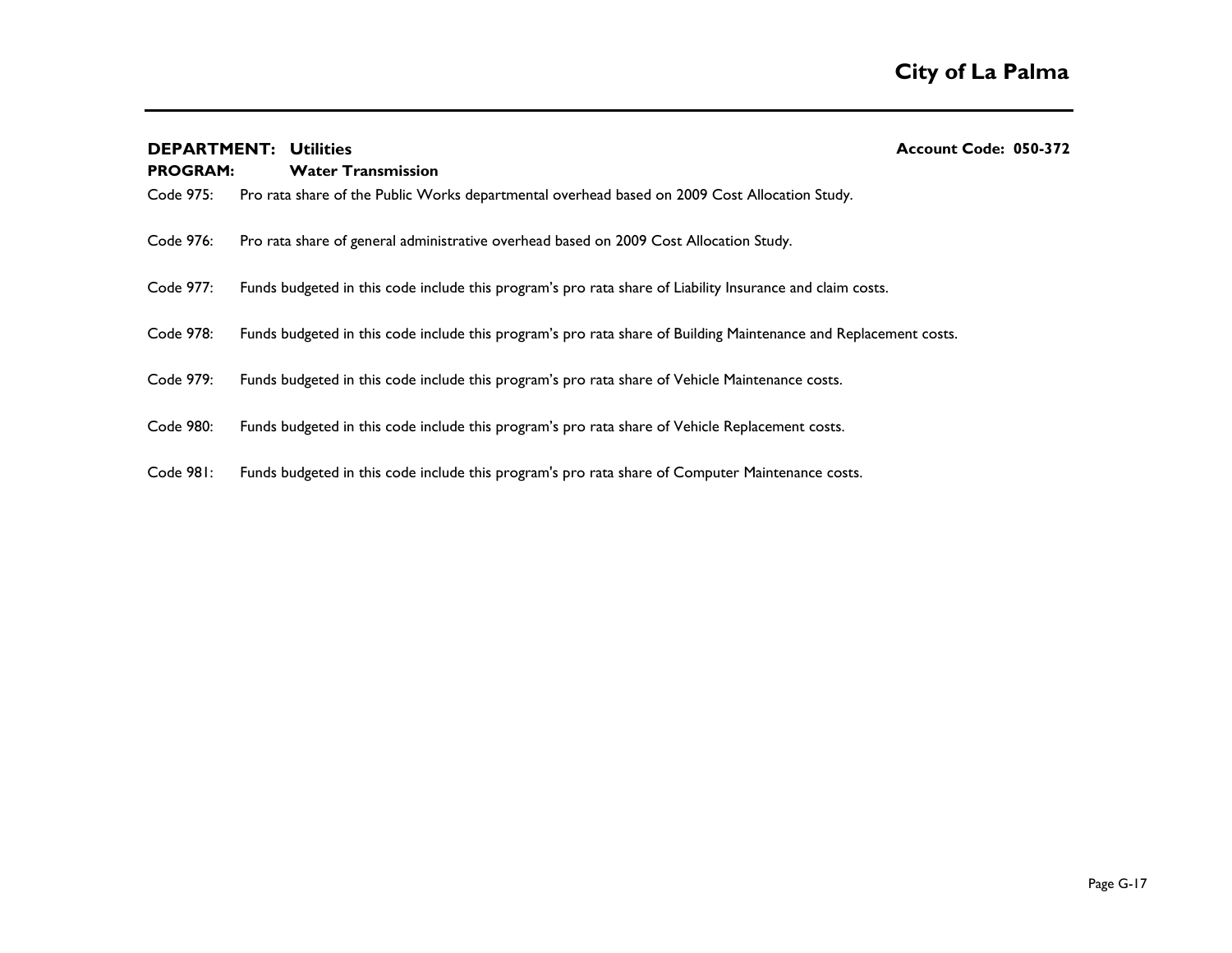**PROGRAM:** 

**Water Transmission**

|         |                                       |                    |                                  |                    |                    | % Change from            |                    | % Change from      |
|---------|---------------------------------------|--------------------|----------------------------------|--------------------|--------------------|--------------------------|--------------------|--------------------|
|         |                                       | <b>Fiscal Year</b> | <b>Fiscal Year</b>               | <b>Fiscal Year</b> | <b>Fiscal Year</b> | <b>Fiscal Year</b>       | <b>Fiscal Year</b> | <b>Fiscal Year</b> |
|         |                                       | $2011 - 12$        | $2012 - 13$                      | $2012 - 13$        | $2013 - 14$        | $2012 - 13$              | $2014 - 15$        | $2013 - 14$        |
| Code    | <b>Description</b>                    | <b>Actual</b>      | <b>Adopted</b><br><b>Amended</b> |                    | <b>Adopted</b>     | Amended                  | <b>Estimated</b>   | Proposed           |
|         | <b>PERSONNEL SERVICES</b>             |                    |                                  |                    |                    |                          |                    |                    |
| 501.000 | Salaries - Full-time                  | 72,808<br>\$       | 75,000<br>\$                     | \$<br>75,000       | 77,200<br>\$       | 2.9                      | 77,700<br>\$       | 0.6                |
| 505.000 | Salary Savings Credit                 |                    | (3,300)                          | (3,300)            | (3,300)            |                          | (3,400)            | 3.0                |
| 530.000 | Overtime                              | 6,543              | 500                              | 500                | 7,500              | 1,400.0                  | 7,500              |                    |
| 550.000 | <b>Employee Benefits</b>              | 33,627             | 34,900                           | 34,900             | 31,600             | (9.5)                    | 34,800             | 10.1               |
|         | <b>TOTAL PERSONNEL</b>                |                    |                                  |                    |                    |                          |                    |                    |
|         | <b>SERVICES</b>                       | 112,978            | 107,100                          | 107,100            | 113,000            | 5.5                      | 116,600            | 3.2                |
|         |                                       |                    |                                  |                    |                    |                          |                    |                    |
|         | <b>MAINTENANCE AND OPERATIONS</b>     |                    |                                  |                    |                    |                          |                    |                    |
| 600.000 | <b>Professional Contract Services</b> | 66,014             | 35,000                           | 35,000             | 35,000             | $\blacksquare$           | 35,000             |                    |
| 604.000 | Computer Software Support             | 3,695              | 3,500                            | 3,500              | 3,500              | $\blacksquare$           | 3,500              |                    |
| 622.000 | <b>Publications &amp; Dues</b>        |                    | 500                              | 500                | 500                | $\blacksquare$           | 500                |                    |
| 691.000 | Communications                        | 2,325              | 2,000                            | 2,000              | 2,000              |                          | 2,000              |                    |
| 692.000 | Gas                                   | 196                | 400                              | 400                | 400                | $\overline{\phantom{0}}$ | 400                |                    |
| 693.000 | Electric                              | 98,474             | 100,000                          | 100,000            | 100,000            |                          | 100,000            |                    |
| 705.000 | Maintenance & Repair Materials        | 12,673             | 20,000                           | 20,000             | 20,000             | $\blacksquare$           | 20,000             |                    |
| 707.000 | Maintenance & Repair of Eqpt          | 1,951              | 2,000                            | 2,000              | 2,000              | $\blacksquare$           | 2,000              |                    |
| 711.000 | Hydrant Repair                        | (1, 146)           | 12,000                           | 12,000             | 12,000             |                          | 12,000             |                    |
| 725.000 | Small Tools/Other Equipment           | 3,000              | 2,500                            | 2,500              | 2,500              |                          | 2,500              |                    |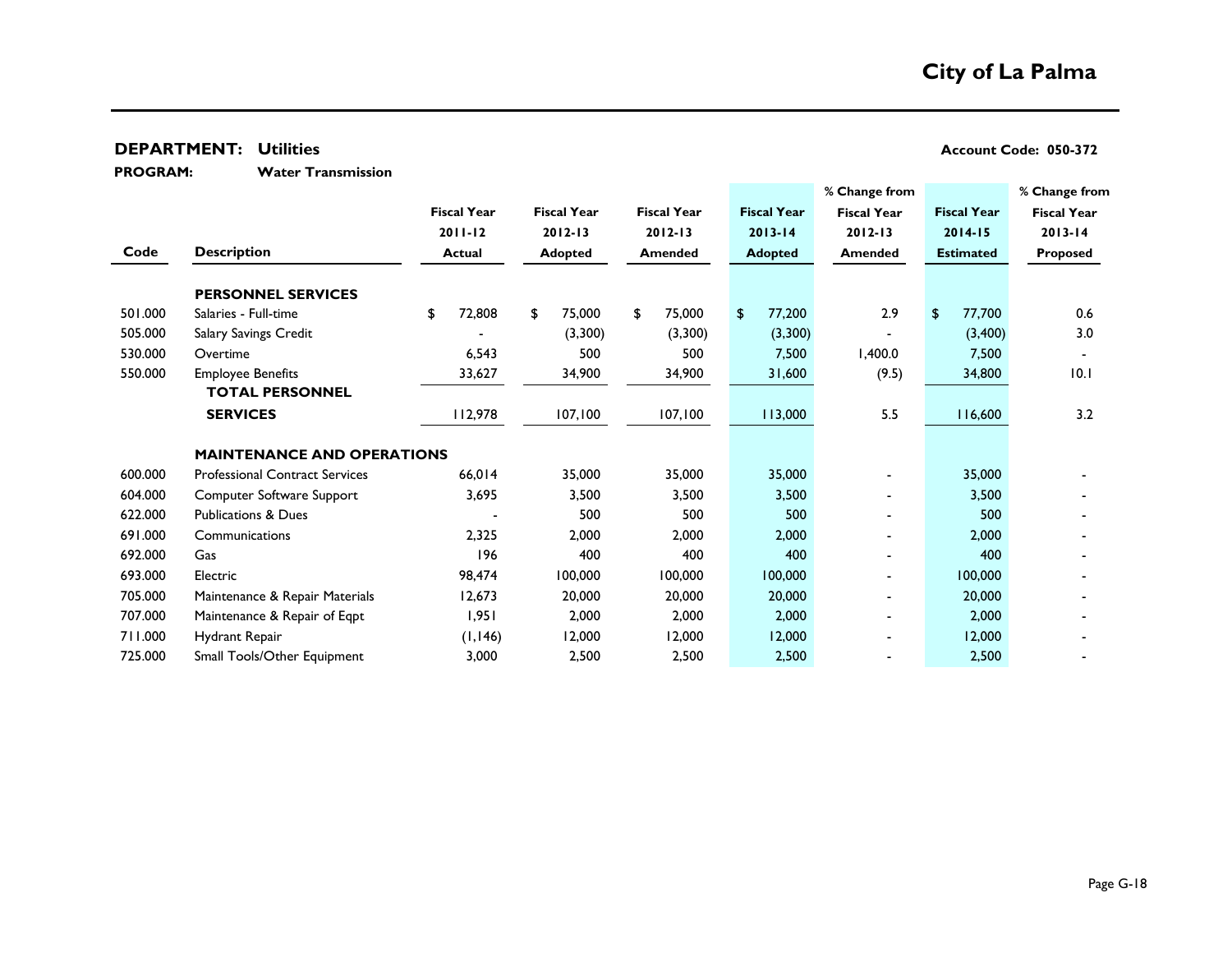**Water Transmission PROGRAM:** 

|         |                                       |                    |                    |                    |                    | % Change from      |                    | % Change from      |
|---------|---------------------------------------|--------------------|--------------------|--------------------|--------------------|--------------------|--------------------|--------------------|
|         |                                       | <b>Fiscal Year</b> | <b>Fiscal Year</b> | <b>Fiscal Year</b> | <b>Fiscal Year</b> | <b>Fiscal Year</b> | <b>Fiscal Year</b> | <b>Fiscal Year</b> |
|         |                                       | $2011 - 12$        | $2012 - 13$        | $2012 - 13$        | $2013 - 14$        | $2012 - 13$        | $2014 - 15$        | $2013 - 14$        |
| Code    | <b>Description</b>                    | <b>Actual</b>      | <b>Adopted</b>     | <b>Amended</b>     | <b>Adopted</b>     | Amended            | <b>Estimated</b>   | Proposed           |
|         |                                       |                    |                    |                    |                    |                    |                    |                    |
| 975.000 | Departmental Overhead                 | 24,000             | 24,000             | 24,000             | 24,000             |                    | 24,000             |                    |
| 976.000 | General Overhead                      | 59,000             | 59,000             | 59,000             | 59,000             |                    | 59,000             |                    |
| 977.000 | Liability Insurance & Claims          | 7,400              | 8,900              | 8,900              | 9,400              | 5.6                | 9,700              | 3.2                |
| 978.000 | <b>Building Maintenance/Replacmnt</b> | 5,000              | 4,500              | 4,500              | 4,000              | (11.1)             | 4,000              |                    |
| 979.000 | Vehicle Maintenance                   | 10,800             | 11,500             | 11,500             | 10,700             | (7.0)              | 10,700             |                    |
| 980.000 | Vehicle Replacement                   | 9,100              | 20,000             | 20,000             | 19,000             | (5.0)              | 19,000             |                    |
| 981.000 | <b>Computer Maintenance</b>           | 9,200              | 7,200              | 7,200              | 6,200              | (13.9)             | 6,200              |                    |
|         | <b>TOTAL MAINTENANCE</b>              |                    |                    |                    |                    |                    |                    |                    |
|         | <b>AND OPERATIONS</b>                 | 311,682            | 313,000            | 313,000            | 310,200            | (0.9)              | 310,500            | 0.1                |
|         | <b>CAPITAL OUTLAY/IMPROVEMENTS</b>    |                    |                    |                    |                    |                    |                    |                    |
| 804.000 | Machinery & Equipment                 | 5,195              |                    |                    |                    | N/A                |                    | N/A                |
|         | <b>TOTAL CAPITAL</b>                  |                    |                    |                    |                    |                    |                    |                    |
|         | <b>OUTLAY/IMPROVEMENTS</b>            | 5,195              |                    |                    |                    | N/A                |                    | N/A                |
|         | <b>TOTAL EXPENDITURES</b>             | 429,855            | 420,100            | 420,100<br>\$      | 423,200<br>\$.     | 0.7                | 427,100            | 0.9                |
|         |                                       |                    |                    |                    |                    |                    |                    |                    |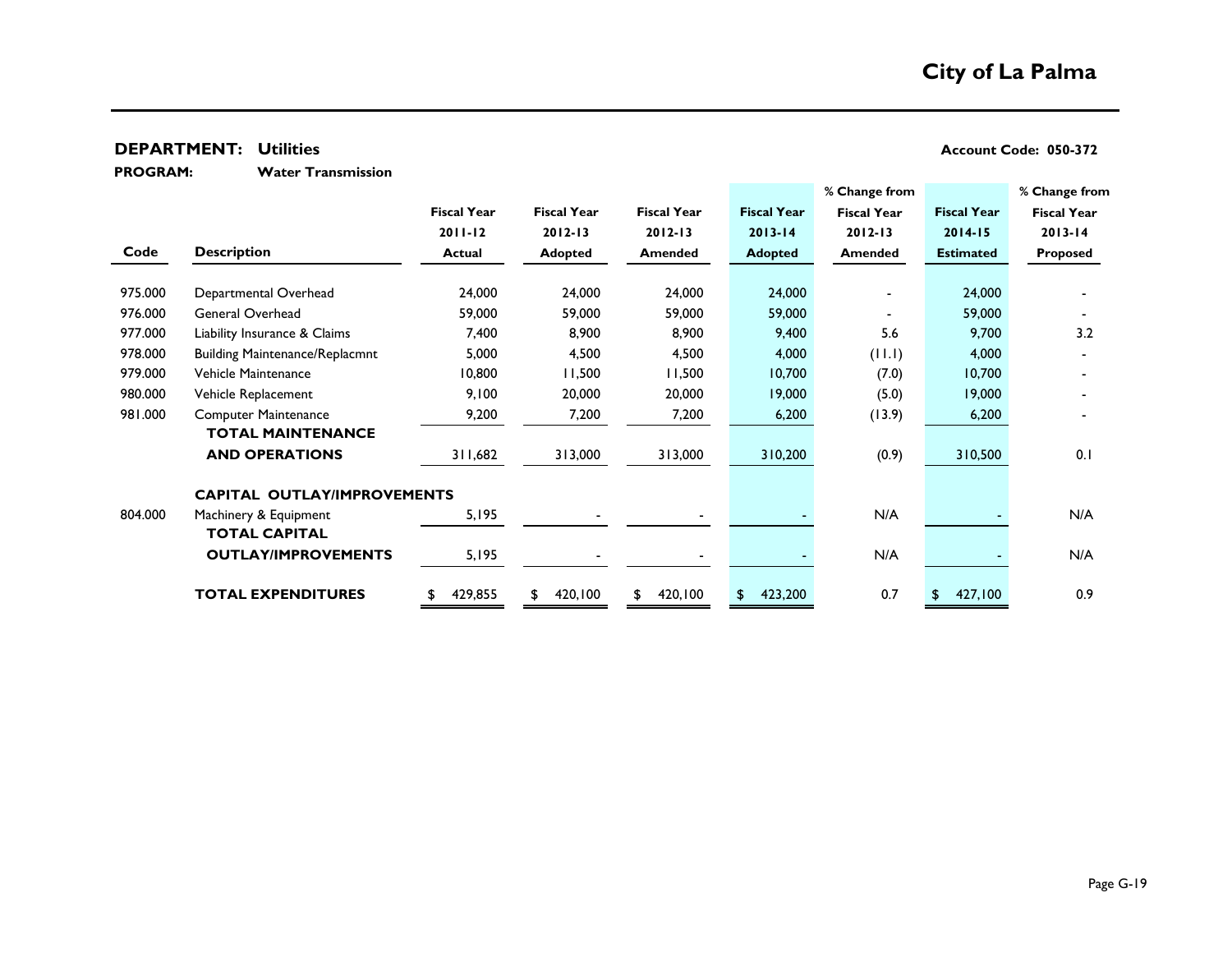#### **Water Billing % Change from % Change from Fiscal Year Fiscal Year Fiscal Year Fiscal Year Fiscal Year Fiscal Year Fiscal Year 2011-12 2012-13 2012-13 2013-14 2012-13 2014-15 2013-14 Actual Adopted Amended Adopted Amended Estimated Proposed** \$ 220,444 \$ 261,300 \$ 261,300 \$ 246,700 (5.6) \$ 256,000 3.8 110,523 108,900 108,900 110,400 1.4 110,600 0.2 - - - - N/A - N/A **Total** \$ 330,967 \$ 370,200 \$ 370,200 \$ 357,100 (3.5) \$ 366,600 2.7 Capital Outlay/Improvements Maintenance and Operations Personnel Services

#### **DEPARTMENT: Account Code: 050-373 Utilities PROGRAM:**

#### PROGRAM DESCRIPTION:

This portion of the Water Division is responsible for the metering of the water to the user. Field personnel are responsible for the bi-monthly reading of 4,323 meters, both residential and commercial; repairing or replacing meters as needed; repairing City-owned water laterals; and responding to requests for special meter readings or evaluations.

A private service provider is responsible for mailing bills and collecting most payments. City staff is responsible for ensuring the accurate of meter reads, notifying and "tagging" delinquent customers, responding to customer inquiries, and receiving in-person payments at City Hall. The direct customer service and billing duties are performed by Finance Department staff, with support provided by Public Works.

#### PROGRAM EXPLANATION:

|           |                                  | 2.65 |
|-----------|----------------------------------|------|
|           | <b>Admnistrative Secretary</b>   | 0.10 |
|           | Water Service Worker II          | 1.20 |
|           | <b>Water Services Supervisor</b> | 0.40 |
|           | <b>Account Clerk</b>             | 0.65 |
|           | Sr. Accounting Technician        | 0.15 |
| Code 501: | <b>Finance Director</b>          | 0.15 |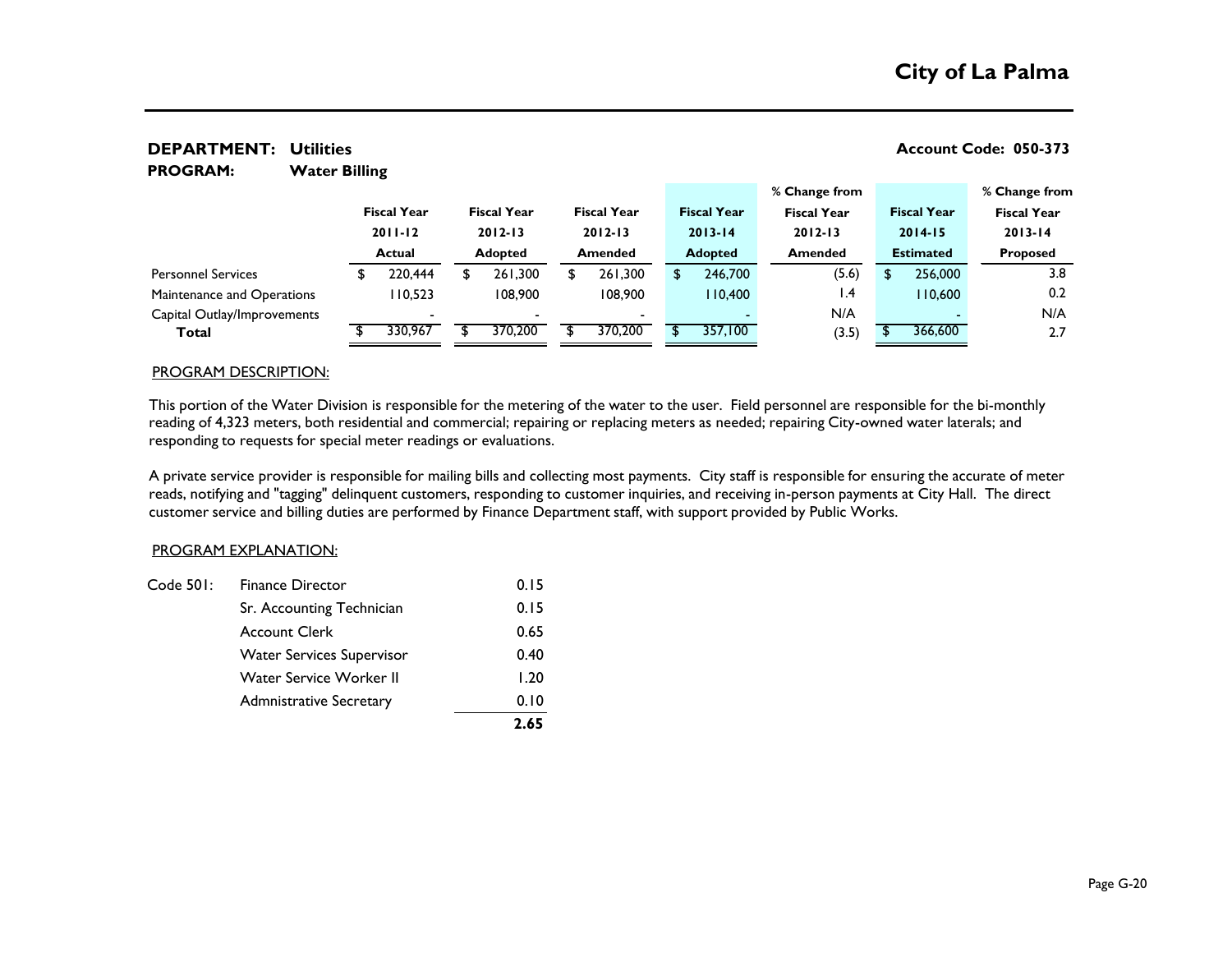# **DEPARTMENT: Account Code: 050-373 Utilities**

#### **Water Billing PROGRAM:**

Code 505: Represents the salary savings anticipated during the year due to vacancies in the workforce. Estimated at three percent (3%).

- Code 530: Provides for personnel overtime for this program.
- Code 550: Funds budgeted in this code include this program's pro rata share of Employee Benefits costs.
- Code 600: Professional Contract Services
- Code 604: Computer software maintenance and updating for meter reading system.
- Code 623: Purchase of uniforms.
- Code 650: Office supplies specially related to Water Billing.
- Code 704: Maintenance of office equipment and supply costs.
- Code 712: Purchase of replacements for defective meters.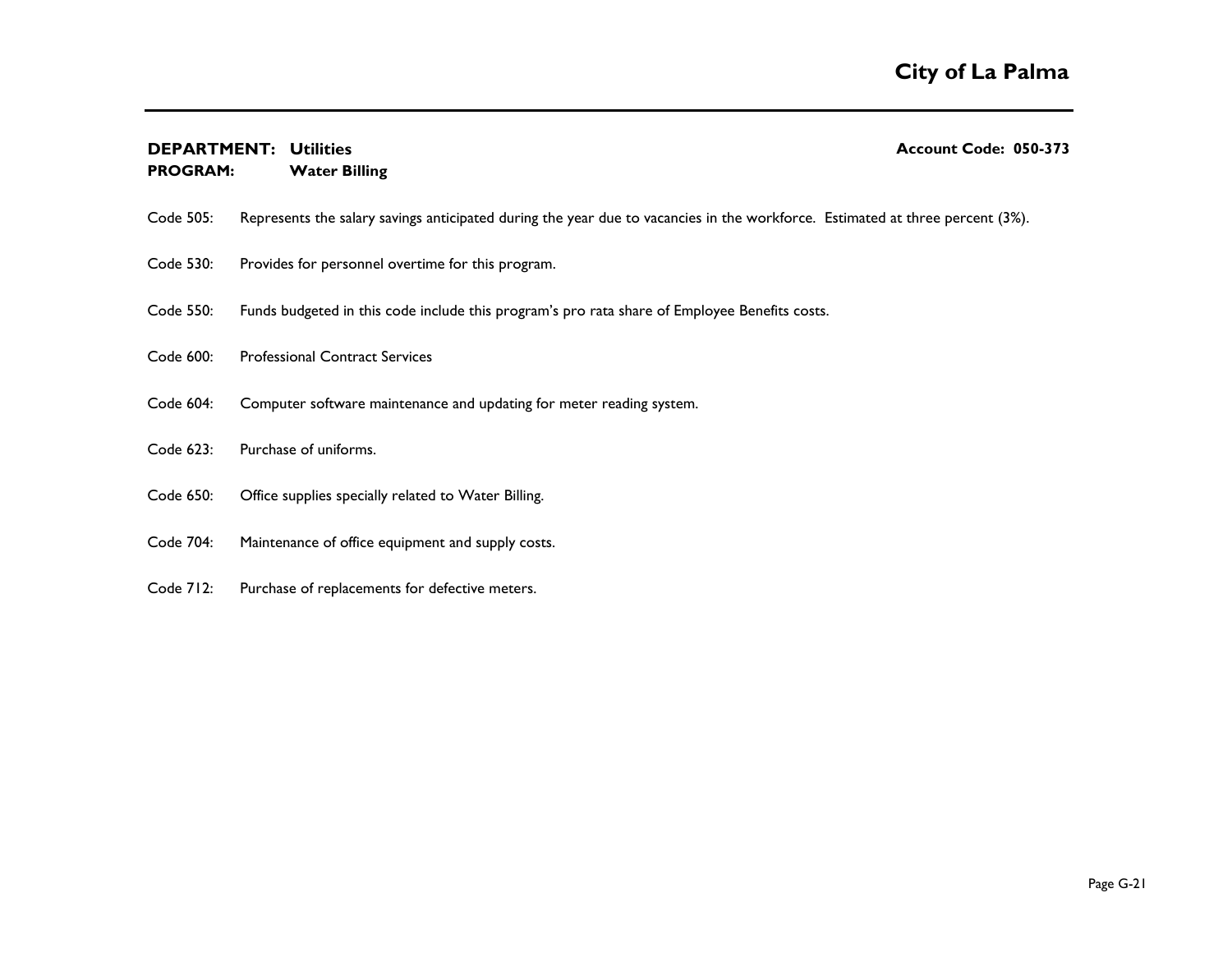| <b>PROGRAM:</b> | <b>DEPARTMENT: Utilities</b><br><b>Water Billing</b>                                                             | Account Code: 050-373 |
|-----------------|------------------------------------------------------------------------------------------------------------------|-----------------------|
| Code 975:       | Pro rata share of the Public Works departmental overhead based on 2009 Cost Allocation Study.                    |                       |
| Code 976:       | Pro rata share of general administrative overhead based on 2009 Cost Allocation Study.                           |                       |
| Code 977:       | Funds budgeted in this code include this program's pro rata share of Liability Insurance and claim costs.        |                       |
| Code 978:       | Funds budgeted in this code include this program's pro rata share of Building Maintenance and Replacement costs. |                       |
| Code 979:       | Funds budgeted in this code include this program's pro rata share of Vehicle Maintenance costs.                  |                       |
| Code 981:       | Funds budgeted in this code include this program's pro rata share of a Computer Maintenance costs.               |                       |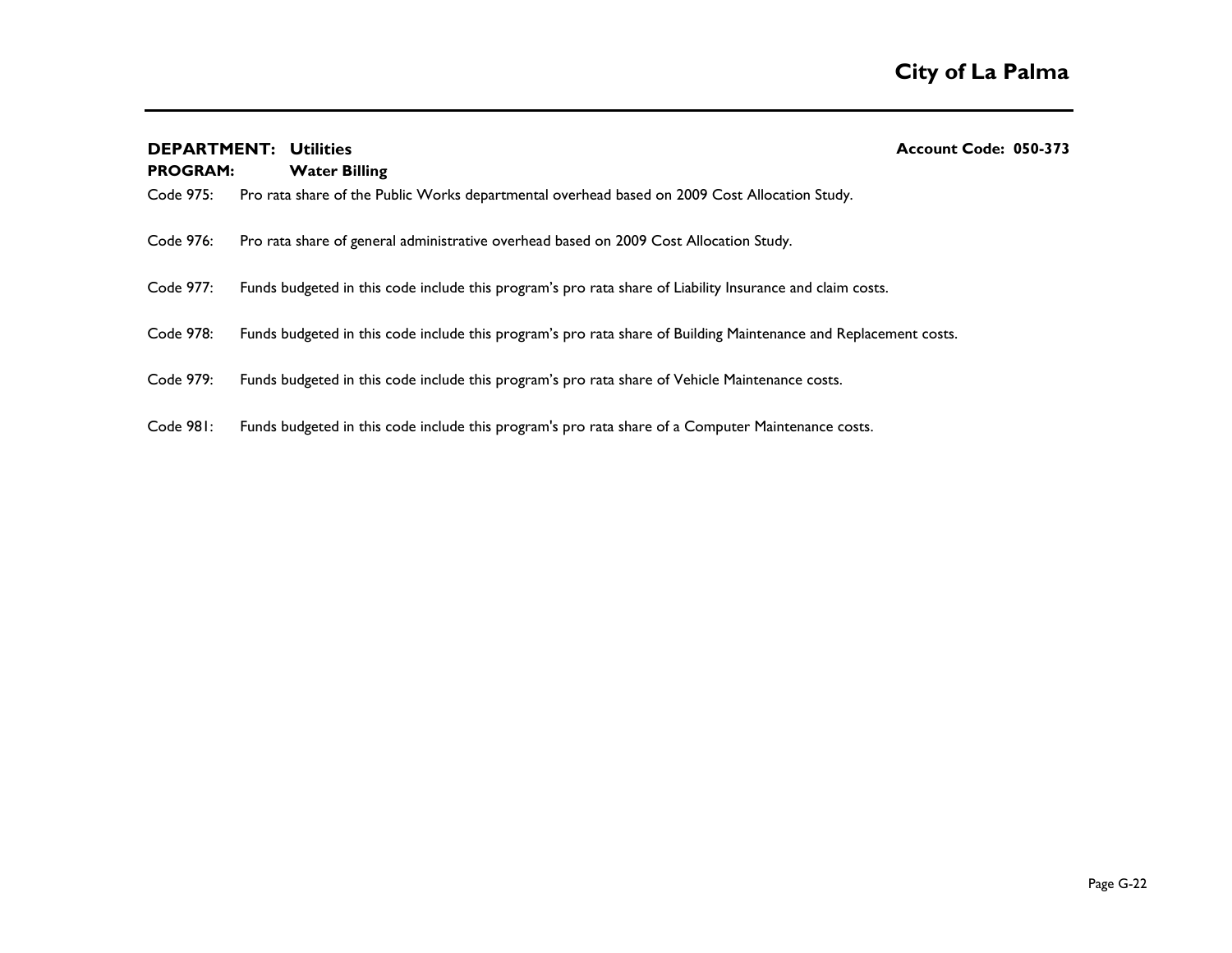**DEPARTMENT: Account Code: 050-373 Utilities Water Billing PROGRAM:** 



## THIS PAGE INTENTIONALLY LEFT BLANK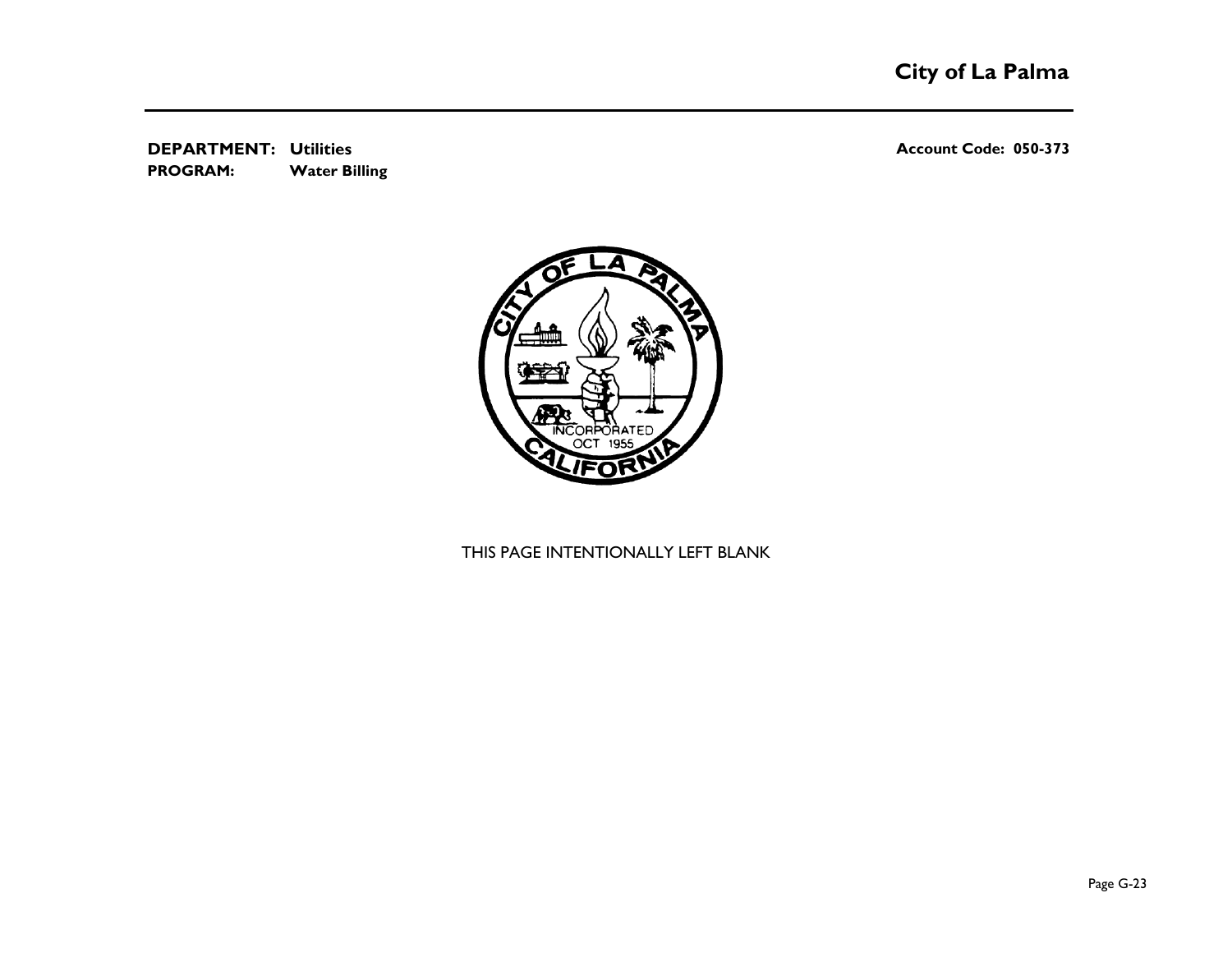**Water Billing PROGRAM:** 

|         |                                       |                    |                    |                    |                    | % Change from            |                    | % Change from      |  |
|---------|---------------------------------------|--------------------|--------------------|--------------------|--------------------|--------------------------|--------------------|--------------------|--|
|         |                                       | <b>Fiscal Year</b> | <b>Fiscal Year</b> | <b>Fiscal Year</b> | <b>Fiscal Year</b> | <b>Fiscal Year</b>       | <b>Fiscal Year</b> | <b>Fiscal Year</b> |  |
|         |                                       | $2011 - 12$        | $2012 - 13$        | $2012 - 13$        | $2013 - 14$        | $2012 - 13$              | $2014 - 15$        | $2013 - 14$        |  |
| Code    | <b>Description</b>                    | <b>Actual</b>      | <b>Adopted</b>     |                    | <b>Adopted</b>     | <b>Amended</b>           | <b>Estimated</b>   | <b>Proposed</b>    |  |
|         | <b>PERSONNEL SERVICES</b>             |                    |                    |                    |                    |                          |                    |                    |  |
| 501.000 | Salaries - Full-time                  | 150,797<br>\$      | 183,100<br>\$      | 183,100<br>\$      | 179,300<br>\$      | (2.1)                    | \$<br>181,100      | 1.0                |  |
| 505.000 | Salary Savings Credit                 |                    | (8,100)            | (8,100)            | (7,700)            | (4.9)                    | (7,900)            | 2.6                |  |
| 530.000 | Overtime                              |                    | 3,100              | 3,100              | 1,800              | (41.9)                   | 1,800              |                    |  |
| 550.000 | <b>Employee Benefits</b>              | 69,647             | 83,200             | 83,200             | 73,300             | (11.9)                   | 81,000             | 10.5               |  |
|         | <b>TOTAL PERSONNEL</b>                |                    |                    |                    |                    |                          |                    |                    |  |
|         | <b>SERVICES</b>                       | 220,444            | 261,300            | 261,300            | 246,700            | (5.6)                    | 256,000            | 3.8                |  |
|         | <b>MAINTENANCE AND OPERATIONS</b>     |                    |                    |                    |                    |                          |                    |                    |  |
| 600.000 | <b>Professional Contract Services</b> | 2,115              | 3,000              | 3,000              | 3,000              | $\blacksquare$           | 3,000              |                    |  |
| 604.000 | Computer Software Support             |                    | 1,500              | 1,500              | 1,500              |                          | 1,500              |                    |  |
| 623.000 | <b>Uniforms</b>                       | 2,184              | 5,000              | 5,000              | 5,000              |                          | 5,000              |                    |  |
| 650.000 | <b>Office Supplies</b>                | 1,115              | 2,000              | 2,000              | 2,000              | $\blacksquare$           | 2,000              |                    |  |
| 652.000 | Postage                               | 820                | 1,000              | 000,1              | 1,000              | -                        | 1,000              |                    |  |
| 654.000 | Printing & Reproduction               | 231                | 500                | 500                | 500                | -                        | 500                |                    |  |
| 707.000 | Maintenance & Repair of Eqpt          | 1,256              | 1,500              | 1,500              | 1,500              | $\overline{\phantom{0}}$ | 1,500              |                    |  |
| 712.000 | Meter Maintenance                     | 31,002             | 23,000             | 23,000             | 23,000             |                          | 23,000             |                    |  |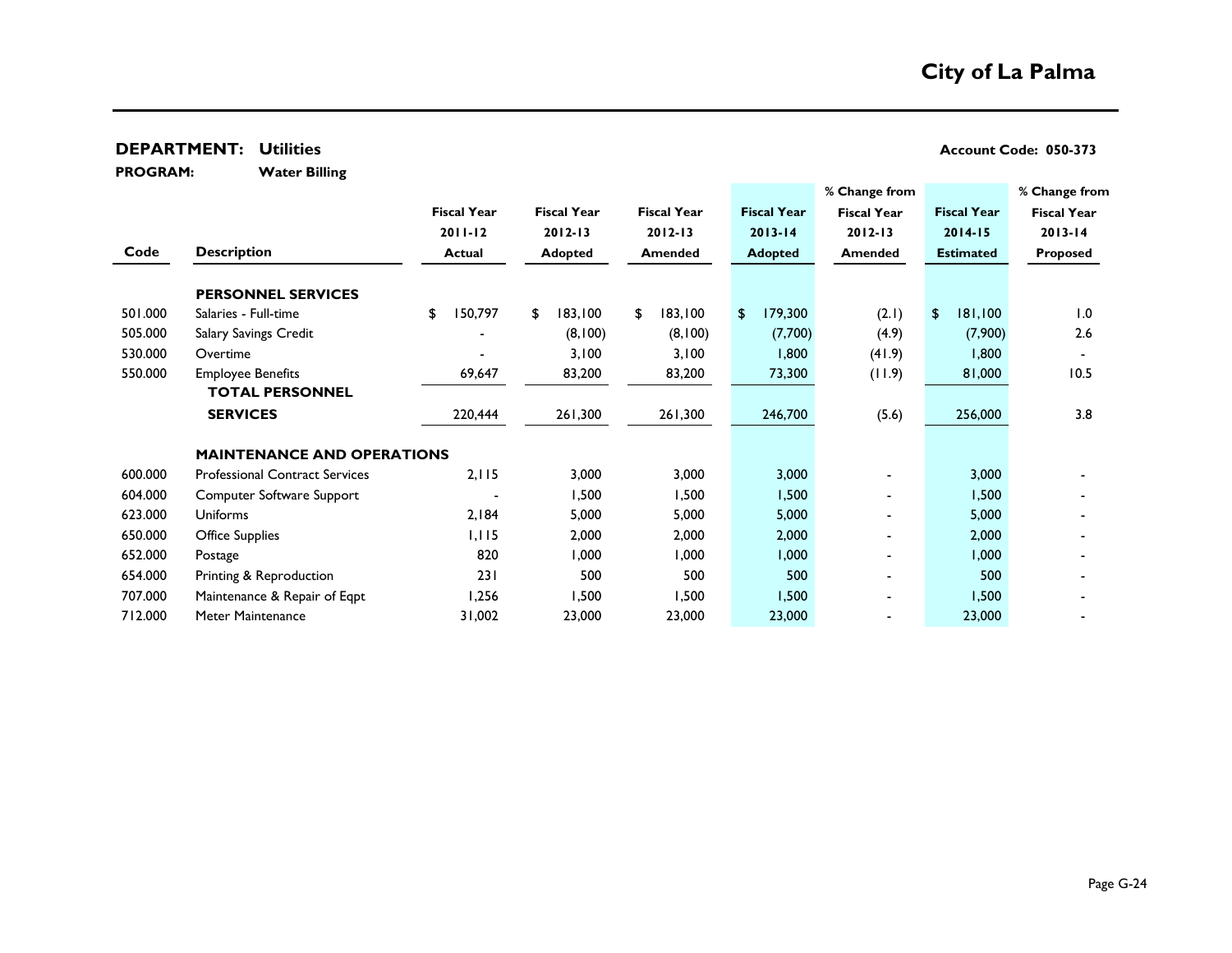**Water Billing PROGRAM:** 

|         |                                       |                    |                    |                    |                    | % Change from      |                    | % Change from      |
|---------|---------------------------------------|--------------------|--------------------|--------------------|--------------------|--------------------|--------------------|--------------------|
|         |                                       | <b>Fiscal Year</b> | <b>Fiscal Year</b> | <b>Fiscal Year</b> | <b>Fiscal Year</b> | <b>Fiscal Year</b> | <b>Fiscal Year</b> | <b>Fiscal Year</b> |
|         |                                       | $2011 - 12$        | $2012 - 13$        | $2012 - 13$        | $2013 - 14$        | $2012 - 13$        | $2014 - 15$        | $2013 - 14$        |
| Code    | <b>Description</b>                    | <b>Actual</b>      | <b>Adopted</b>     | <b>Amended</b>     | <b>Adopted</b>     | <b>Amended</b>     | <b>Estimated</b>   | <b>Proposed</b>    |
|         |                                       |                    |                    |                    |                    |                    |                    |                    |
| 975.000 | Departmental Overhead                 | 32,000             | 32,000             | 32,000             | 32,000             |                    | 32,000             |                    |
| 976.000 | General Overhead                      | 27,000             | 27,000             | 27,000             | 27,000             |                    | 27,000             |                    |
| 977.000 | Liability Insurance & Claims          | 3,300              | 5,400              | 5,400              | 6,700              | 24.1               | 6,900              | 3.0                |
| 978.000 | <b>Building Maintenance/Replacmnt</b> | 3,300              | 2,700              | 2,700              | 2,800              | 3.7                | 2,800              |                    |
| 981.000 | <b>Computer Maintenance</b>           | 6,200              | 4,300              | 4,300              | 4,400              | 2.3                | 4,400              |                    |
|         | <b>TOTAL MAINTENANCE</b>              |                    |                    |                    |                    |                    |                    |                    |
|         | <b>AND OPERATIONS</b>                 | 110,523            | 108,900            | 108,900            | 110,400            | $\mathsf{I}$ .4    | 110,600            | 0.2                |
|         | <b>TOTAL EXPENDITURES</b>             | 330,967            | 370,200            | 370,200<br>S       | 357,100<br>S.      | (3.5)              | 366,600            | 2.7                |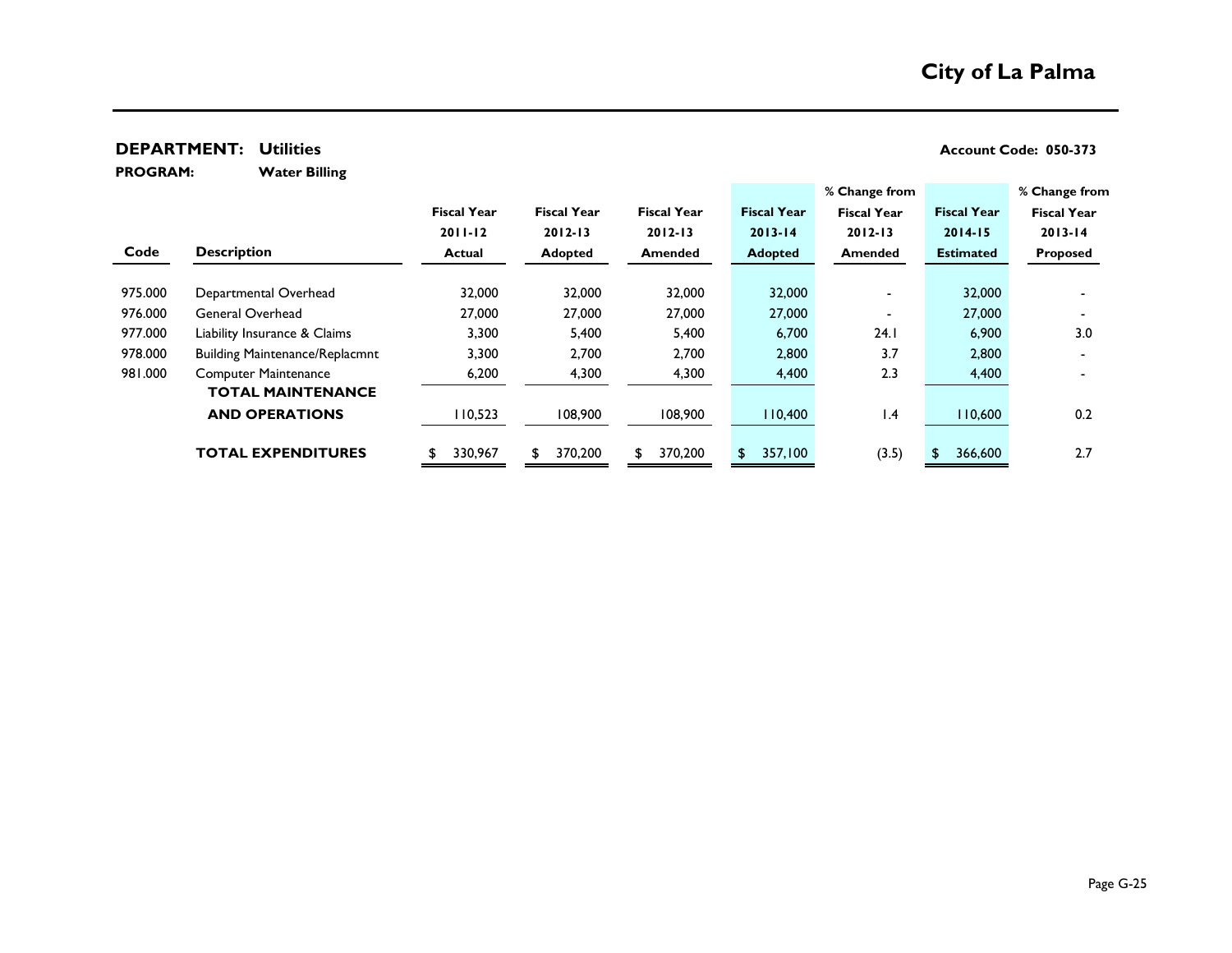### **DEPARTMENT:** Utilities **No. 2018** 2019 12:380

**Sewer PROGRAM:** 

|                             |                                   |         |                |                                   |                |                                   |  |                    |                                   | % Change from  |                                   |         | % Change from      |  |
|-----------------------------|-----------------------------------|---------|----------------|-----------------------------------|----------------|-----------------------------------|--|--------------------|-----------------------------------|----------------|-----------------------------------|---------|--------------------|--|
|                             | <b>Fiscal Year</b><br>$2011 - 12$ |         |                | <b>Fiscal Year</b><br>$2012 - 13$ |                | <b>Fiscal Year</b><br>$2012 - 13$ |  | <b>Fiscal Year</b> | <b>Fiscal Year</b><br>$2012 - 13$ |                | <b>Fiscal Year</b><br>$2014 - 15$ |         | <b>Fiscal Year</b> |  |
|                             |                                   |         |                |                                   |                |                                   |  | $2013 - 14$        |                                   |                |                                   |         | $2013 - 14$        |  |
|                             | Actual                            |         | <b>Adopted</b> |                                   | <b>Amended</b> |                                   |  | <b>Adopted</b>     |                                   | <b>Amended</b> | <b>Estimated</b>                  |         | <b>Proposed</b>    |  |
| <b>Personnel Services</b>   |                                   | 43,810  |                | 90,900                            | \$             | 90,900                            |  | 105,700            |                                   | 16.3           | ¢                                 | 109,800 | 3.9                |  |
| Maintenance and Operations  |                                   | 308.713 |                | 179.500                           |                | 179.500                           |  | 447,025            |                                   | 149.0          |                                   | 547,225 | 22.4               |  |
| Capital Outlay/Improvements |                                   |         |                | $\overline{\phantom{0}}$          |                |                                   |  |                    |                                   | N/A            |                                   |         | N/A                |  |
| Total                       |                                   | 352,523 |                | 270,400                           |                | 270,400                           |  | 552,725            |                                   | 104.4          |                                   | 657,025 | 18.9               |  |

#### PROGRAM DESCRIPTION:

The Sewer Division is responsible for the maintenance and repair of the City's 28.3 miles of sewers and 631 manholes. This budget includes cleaning of the entire system annually. Field personnel oversee this operation. They also respond to complaints or backups of sewage and suspected leakages.

#### PROGRAM EXPLANATION:

|           |                                    | 0.90 |
|-----------|------------------------------------|------|
|           | <b>Administrative Secretary</b>    | 0.10 |
|           | Maintenance Supervisor             | 0.40 |
|           | <b>Engineering Technician</b>      | 0.10 |
|           | <b>Community Services Director</b> | 0.10 |
|           | <b>Account Clerk</b>               | 0.10 |
|           | Sr. Accounting Technician          | 0.05 |
| Code 501: | <b>Finance Director</b>            | 0.05 |
|           |                                    |      |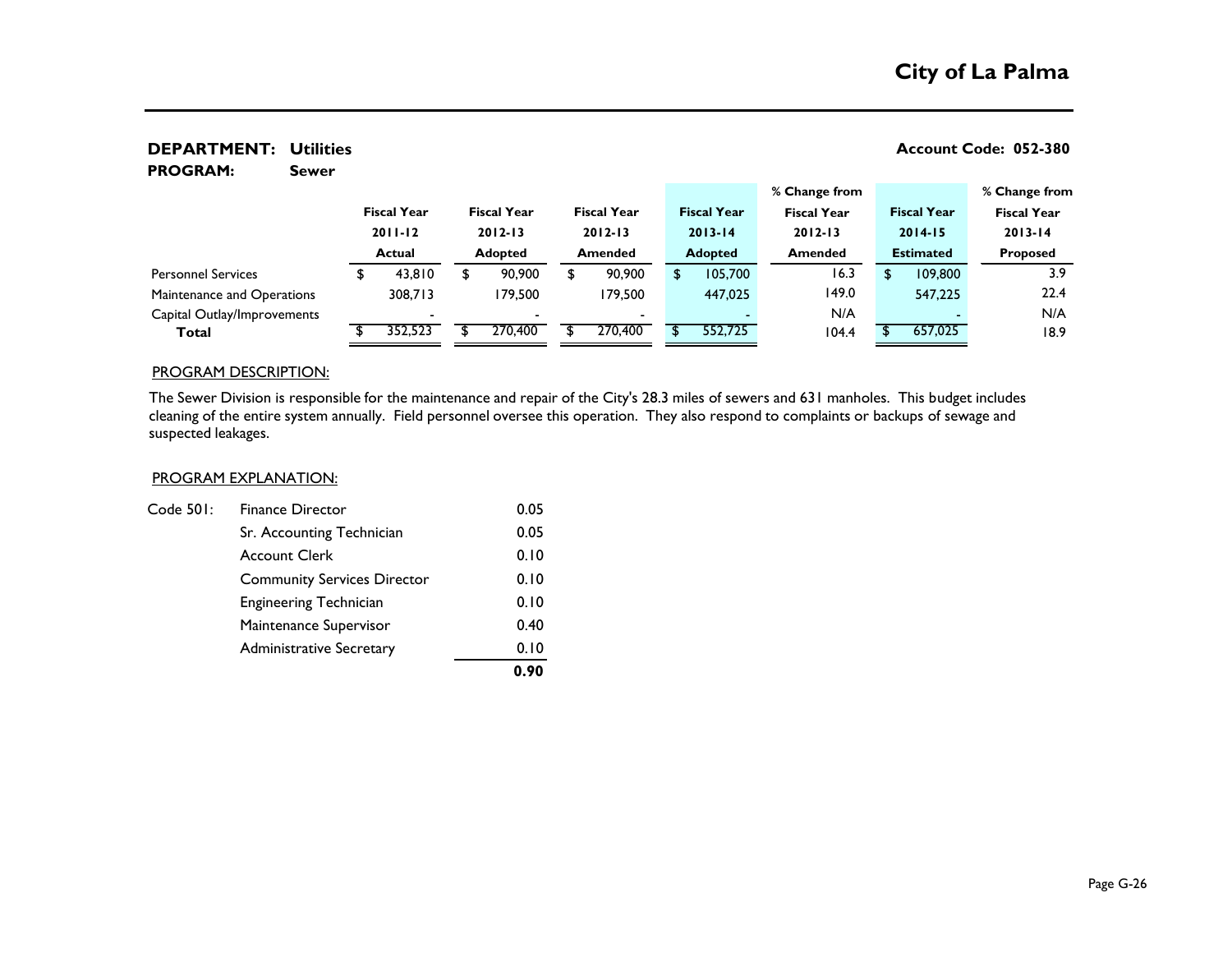|                 | <b>DEPARTMENT: Utilities</b>                                                                                                                        | Account Code: 052-380 |
|-----------------|-----------------------------------------------------------------------------------------------------------------------------------------------------|-----------------------|
| <b>PROGRAM:</b> | <b>Sewer</b>                                                                                                                                        |                       |
| Code 505:       | Represents the salary savings anticipated during the year due to vacancies in the workforce. Estimated at three percent (3%).                       |                       |
| Code 530:       | Provides for personnel overtime.                                                                                                                    |                       |
| Code 550:       | Funds budgeted in this code include this program's pro rata share of Employee Benefits costs.                                                       |                       |
| Code 600:       | Funds budgeted in this code include contract services for the following:<br>Annual system cleaning                                                  |                       |
| Code 691:       | Funds budgeted in this code include the following communications costs:<br>Underground service alert fees<br>Program's share of 800 MHz radio costs |                       |
| Code 705:       | Miscellaneous maintenance and repair materials used for work on sewers.                                                                             |                       |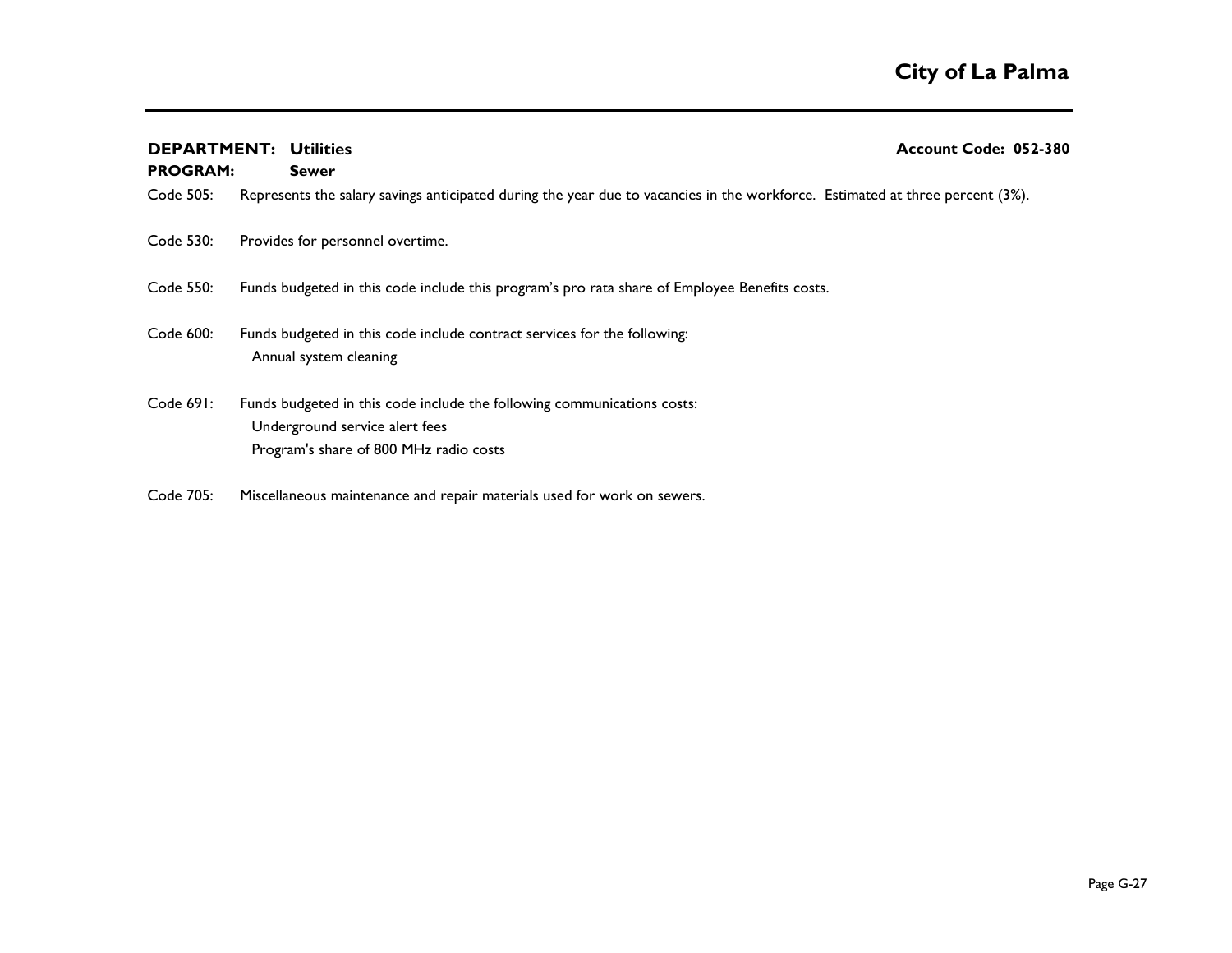| <b>DEPARTMENT: Utilities</b> |                                                                                                                  | Account Code: 052-380 |  |
|------------------------------|------------------------------------------------------------------------------------------------------------------|-----------------------|--|
| <b>PROGRAM:</b>              | <b>Sewer</b>                                                                                                     |                       |  |
| Code 975:                    | Pro rata share of the Public Works departmental overhead based on 2009 Cost Allocation Study.                    |                       |  |
| Code 976:                    | Pro rata share of general administrative overhead based on 2009 Cost Allocation Study.                           |                       |  |
| Code 977:                    | Funds budgeted in this code include this program's pro rata share of Liability Insurance and Claims costs.       |                       |  |
| Code 978:                    | Funds budgeted in this code include this program's pro rata share of Building Maintenance and Replacement costs. |                       |  |
| Code 979:                    | Funds budgeted in this code include this program's pro rata share of Vehicle Maintenance costs.                  |                       |  |
| Code 980:                    | Funds budgeted in this code include this program's pro rata share of Vehicle Replacement costs.                  |                       |  |
| Code 981:                    | Funds budgeted in this code include this program's pro rata share of Computer Maintenance costs.                 |                       |  |
| Code 984:                    | Reserve for future sewer infrastructure and capital needs.                                                       |                       |  |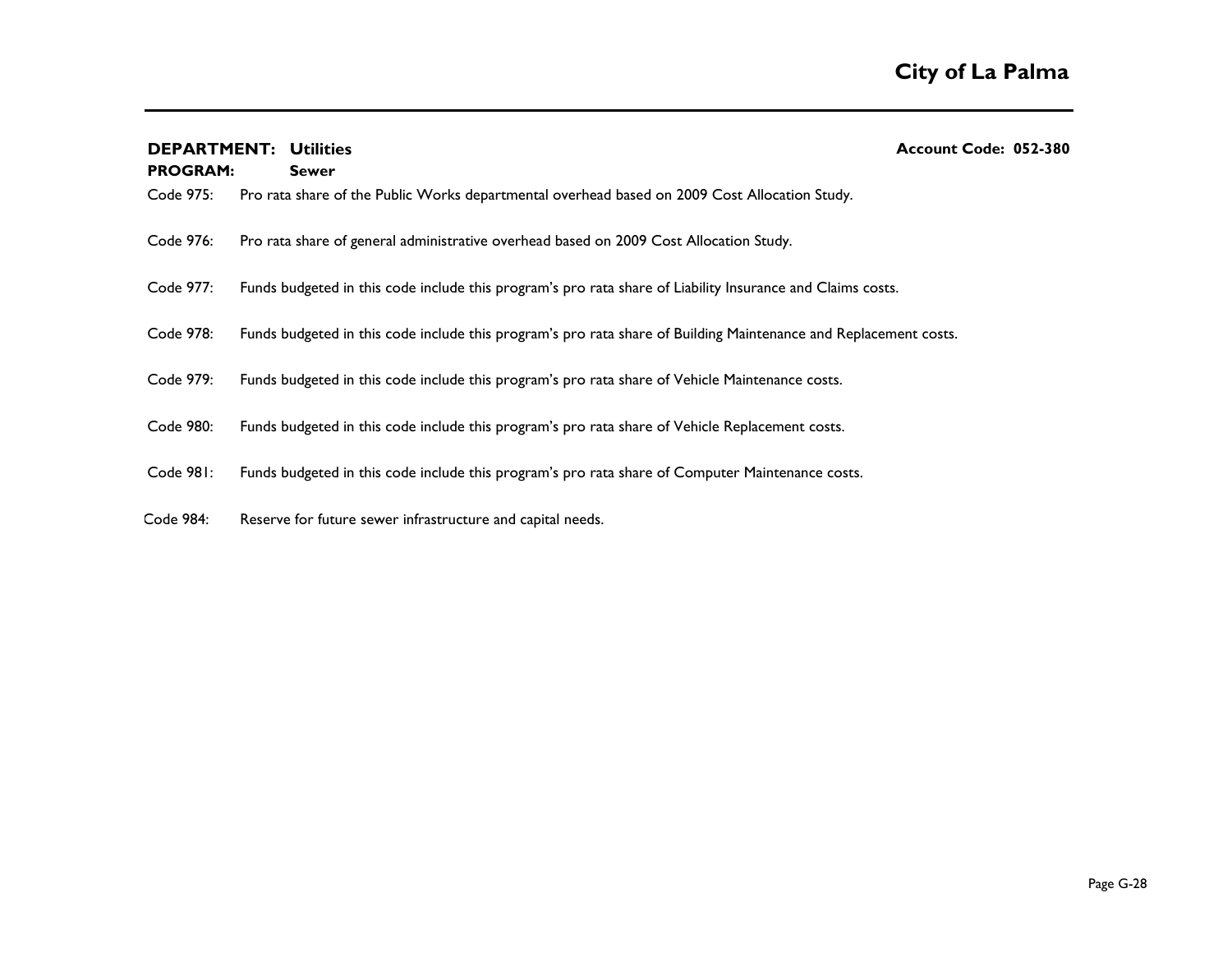**DEPARTMENT:** Utilities **No. 2018** 2019 12:380 **Sewer PROGRAM:** 



### THIS PAGE INTENTIONALLY LEFT BLANK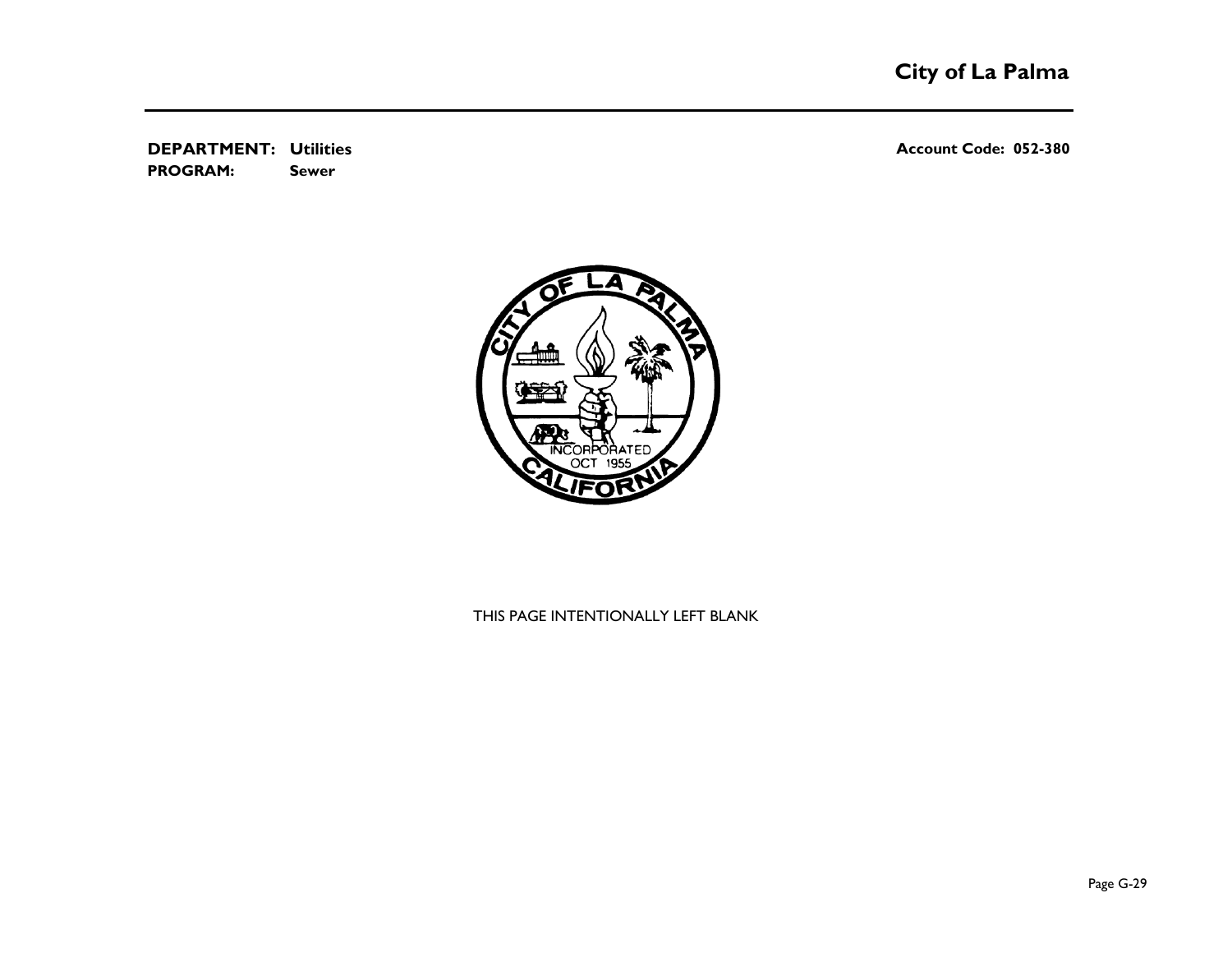**Sewer PROGRAM:** 

|         |                                       |                    |                    |                    |                    | % Change from      |                    | % Change from      |
|---------|---------------------------------------|--------------------|--------------------|--------------------|--------------------|--------------------|--------------------|--------------------|
|         |                                       | <b>Fiscal Year</b> | <b>Fiscal Year</b> | <b>Fiscal Year</b> | <b>Fiscal Year</b> | <b>Fiscal Year</b> | <b>Fiscal Year</b> | <b>Fiscal Year</b> |
|         |                                       | $2011 - 12$        | $2012 - 13$        | $2012 - 13$        | $2013 - 14$        | $2012 - 13$        | $2014 - 15$        | $2013 - 14$        |
| Code    | <b>Description</b>                    | <b>Actual</b>      | Adopted            | <b>Amended</b>     | <b>Adopted</b>     | Amended            | <b>Estimated</b>   | <b>Proposed</b>    |
|         | <b>PERSONNEL SERVICES</b>             |                    |                    |                    |                    |                    |                    |                    |
| 501.000 | Salaries - Full-time                  | 29,615<br>\$       | \$<br>63,200       | \$<br>63,200       | 76,600<br>\$       | 21.2               | 77,600<br>\$       | 1.3                |
| 505.000 | Salary Savings Credit                 |                    | (2,800)            | (2,800)            | (3,000)            | 7.1                | (3,100)            | 3.3                |
| 530.000 | Overtime                              | 517                | 1,800              | 1,800              | 3,500              | 94.4               | 3,500              |                    |
| 550.000 | <b>Employee Benefits</b>              | 13,678             | 28,700             | 28,700             | 28,600             | (0.3)              | 31,800             | 11.2               |
|         | <b>TOTAL PERSONNEL</b>                |                    |                    |                    |                    |                    |                    |                    |
|         | <b>SERVICES</b>                       | 43,810             | 90,900             | 90,900             | 105,700            | 16.3               | 109,800            | 3.9                |
|         | <b>MAINTENANCE AND OPERATIONS</b>     |                    |                    |                    |                    |                    |                    |                    |
| 600.000 | <b>Professional Contract Services</b> | 156,064            | 24,000             | 24,000             | 36,200             | 50.8               | 36,200             |                    |
| 691.000 | Communications                        | 1,363              | 500,۱              | 1,500              | 1,500              | $\,$               | 500.ا              |                    |
| 705.000 | Maintenance & Repair Materials        | 48                 | 200                | 200                | 200                | $\blacksquare$     | 200                |                    |
| 804.000 | Machinery & Equipment                 | 538                |                    |                    |                    |                    |                    |                    |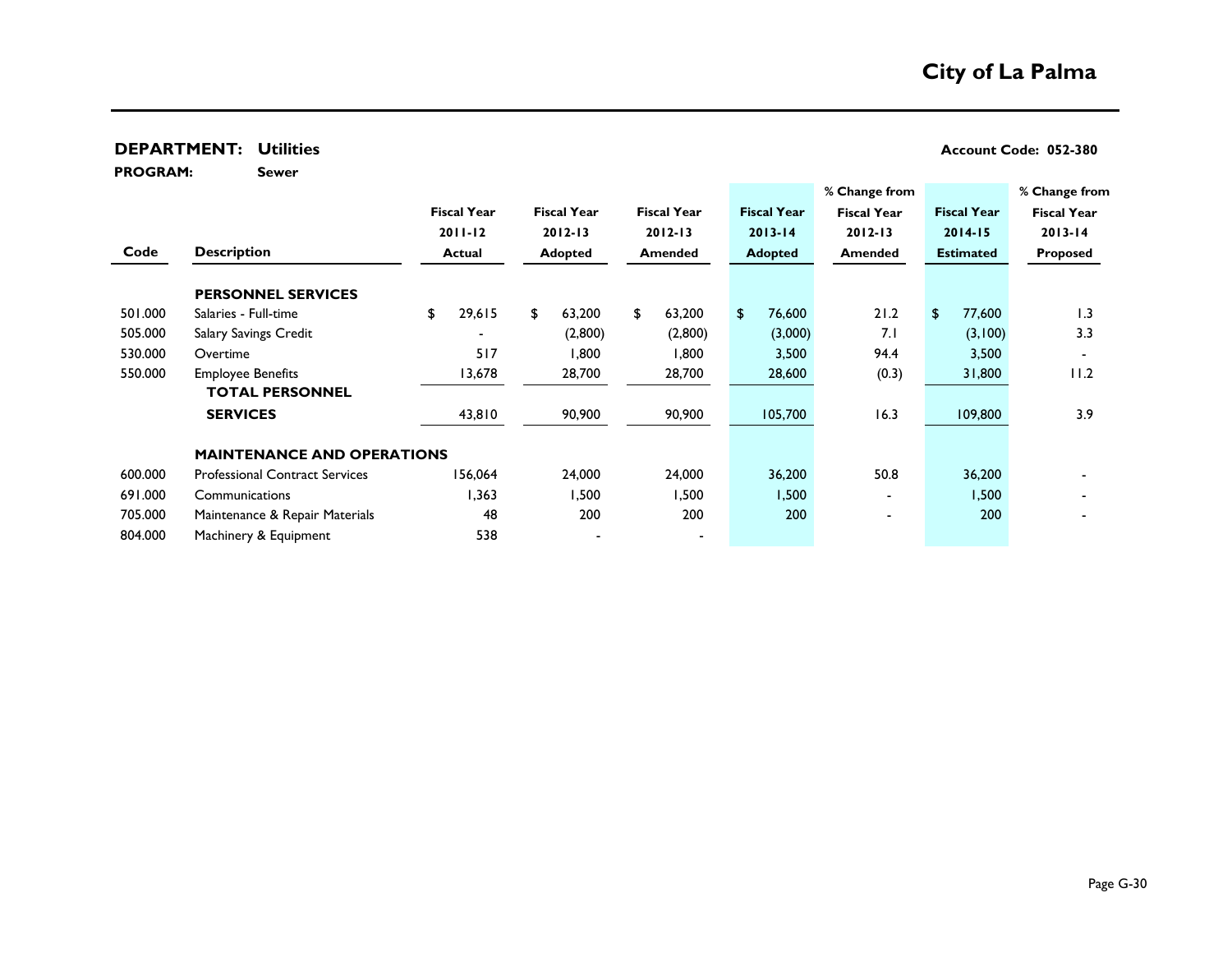**Sewer**

**PROGRAM:** 

|         |                                       |                    |                    |                    |                    | % Change from      |                    | % Change from      |
|---------|---------------------------------------|--------------------|--------------------|--------------------|--------------------|--------------------|--------------------|--------------------|
|         |                                       | <b>Fiscal Year</b> | <b>Fiscal Year</b> | <b>Fiscal Year</b> | <b>Fiscal Year</b> | <b>Fiscal Year</b> | <b>Fiscal Year</b> | <b>Fiscal Year</b> |
|         |                                       | $2011 - 12$        | $2012 - 13$        | $2012 - 13$        | $2013 - 14$        | $2012 - 13$        | $2014 - 15$        | $2013 - 14$        |
| Code    | <b>Description</b>                    | <b>Actual</b>      | <b>Adopted</b>     | <b>Amended</b>     | <b>Adopted</b>     | <b>Amended</b>     | <b>Estimated</b>   | Proposed           |
|         |                                       |                    |                    |                    |                    |                    |                    |                    |
| 975.000 | Departmental Overhead                 | 2,200              | 2,200              | 2,200              | 2,200              |                    | 2,200              |                    |
| 976.000 | General Overhead                      | 10,000             | 10,000             | 10,000             | 10,000             |                    | 10,000             |                    |
| 977.000 | Liability Insurance & Claims          | 3,000              | 1,500              | 1,500              | 6,600              | 340.0              | 6,800              | 3.0                |
| 978.000 | <b>Building Maintenance/Replacmnt</b> | 2,500              | 800                | 800                | 2,800              | 250.0              | 2,800              |                    |
| 979.000 | Vehicle Maintenance                   | 4,500              | 5,100              | 5,100              | 5,125              | 0.5                | 5,125              |                    |
| 980.000 | Vehicle Replacement                   | 1,400              | 8,000              | 8,000              | 3,000              | (62.5)             | 3,000              |                    |
| 981.000 | <b>Computer Maintenance</b>           | 2,100              | 1,200              | 1,200              | 4,400              | 266.7              | 4,400              |                    |
| 984.000 | Transfer out                          | 125,000            | 125,000            | 125,000            | 375,000            | 200.0              | 475,000            | 26.7               |
|         | <b>TOTAL MAINTENANCE</b>              |                    |                    |                    |                    |                    |                    |                    |
|         | <b>AND OPERATIONS</b>                 | 308,713            | 179,500            | 179,500            | 447,025            | 149.0              | 547,225            | 22.4               |
|         |                                       |                    |                    |                    |                    |                    |                    |                    |
|         | <b>TOTAL EXPENDITURES</b>             | 352,523            | 270,400            | 270,400<br>\$      | 552,725            | 104.4              | 657,025            | 18.9               |
|         |                                       |                    |                    |                    |                    |                    |                    |                    |